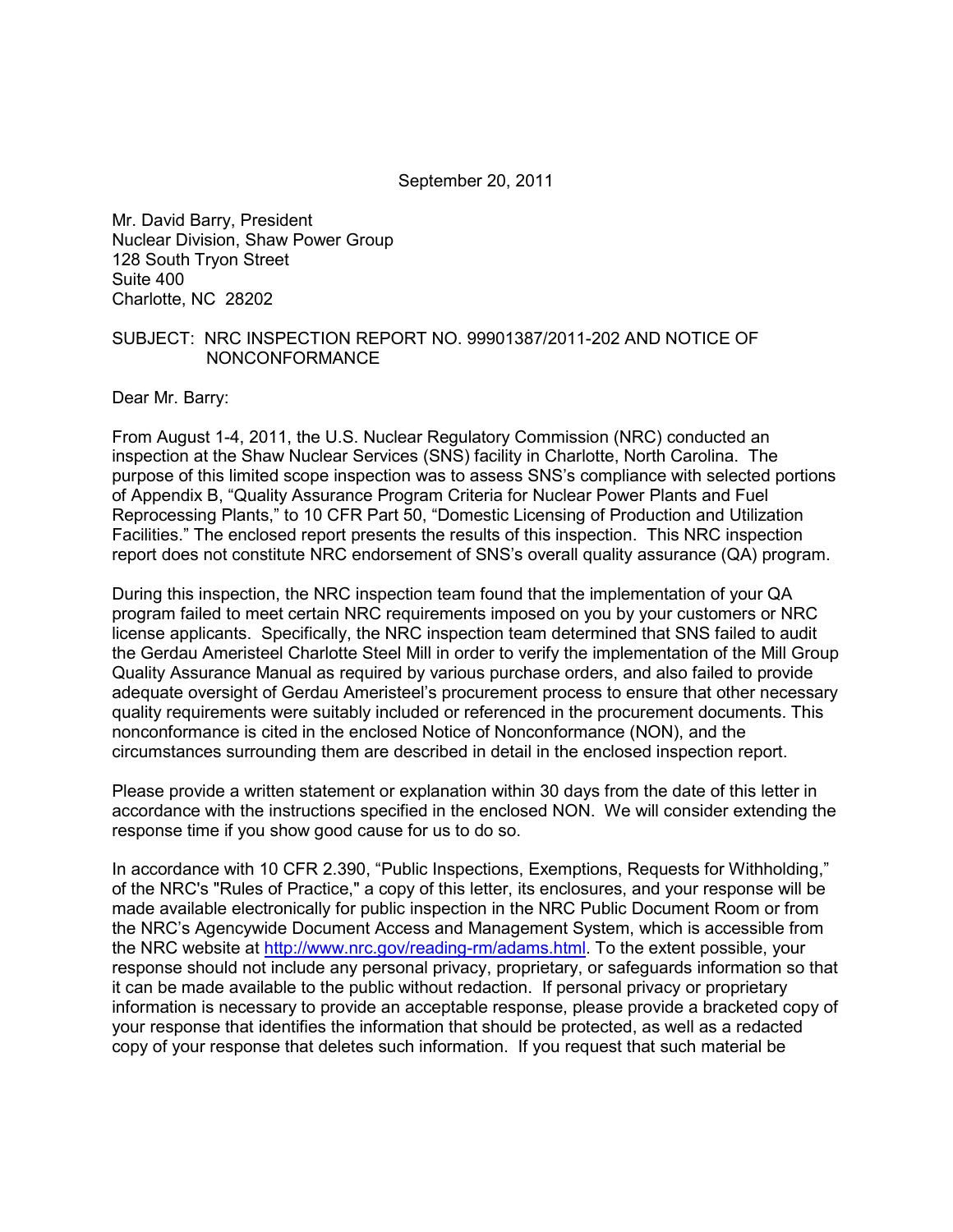D. Barry - 2 -

withheld from public disclosure, you must specifically identify the portions of your response that you seek to have withheld and provide in detail the bases for your claim (e.g., explain why the disclosure of information will create an unwarranted invasion of personal privacy or provide the information required by 10 CFR 2.390(b) to support a request for withholding confidential commercial or financial information). If safeguards information is necessary to provide an acceptable response, please provide the level of protection described in 10 CFR 73.21, "Protection of Safeguards Information: Performance Requirements."

Sincerely,

### */RA/*

 Juan D. Peralta, Chief Quality and Vendor Branch 1 Division of Construction Inspection & Operational Programs Office of New Reactors

Docket No. 99901387

Enclosures:

- 1. Notice of Nonconformance
- 2. Inspection Report No. 99901387*/*2011-202 and Attachments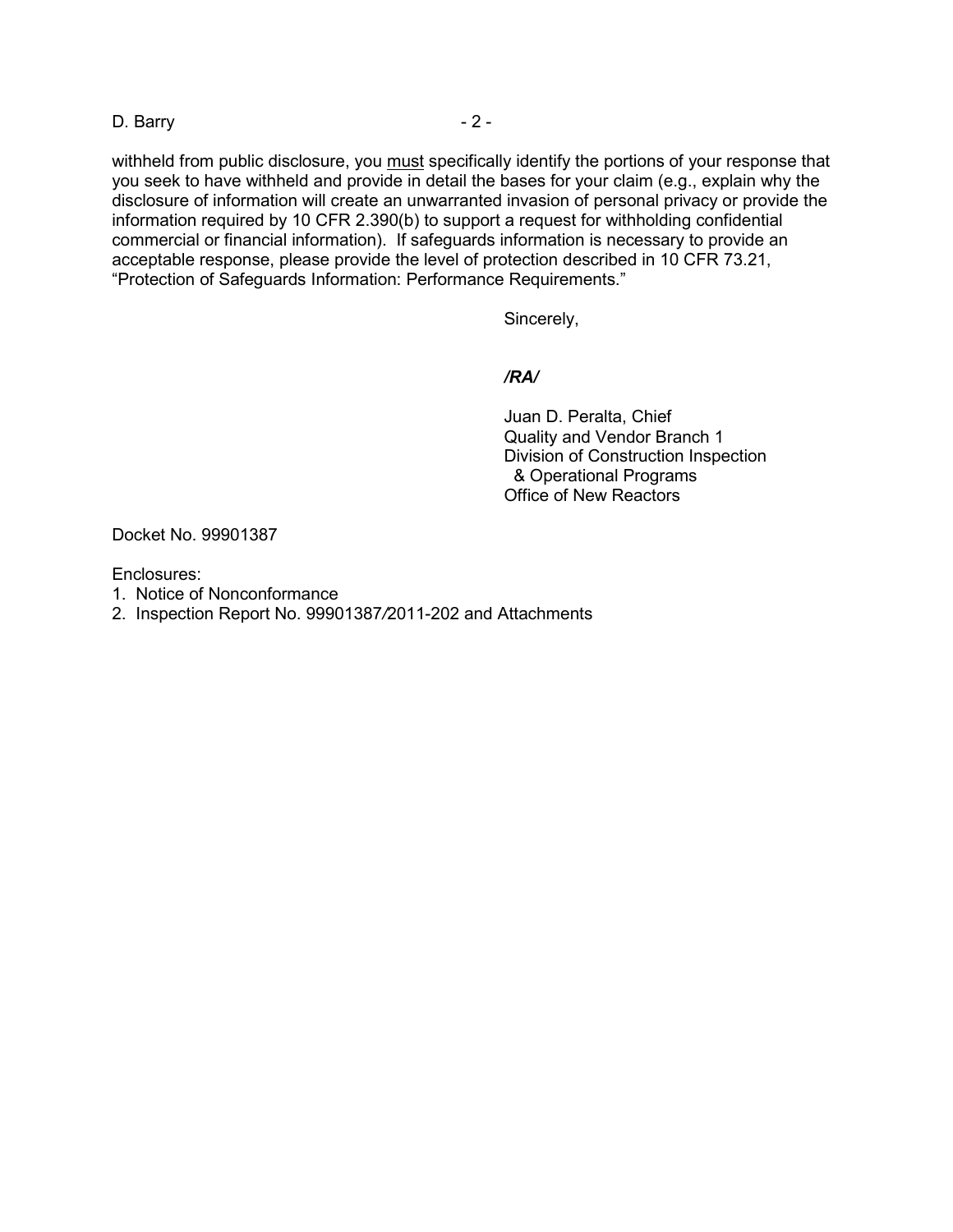D. Barry - 2 -

withheld from public disclosure, you must specifically identify the portions of your response that you seek to have withheld and provide in detail the bases for your claim (e.g., explain why the disclosure of information will create an unwarranted invasion of personal privacy or provide the information required by 10 CFR 2.390(b) to support a request for withholding confidential commercial or financial information). If safeguards information is necessary to provide an acceptable response, please provide the level of protection described in 10 CFR 73.21, "Protection of Safeguards Information: Performance Requirements."

Sincerely,

### */RA/*

 Juan D. Peralta, Chief Quality and Vendor Branch 1 Division of Construction Inspection & Operational Programs Office of New Reactors

Docket No. 99901387

Enclosures:

DISTRIBUTION:

- 1. Notice of Nonconformance
- 2. Inspection Report No. 99901387*/*2011-202 and Attachments

|               | <b>ADAMS Accession No.: ML112500226</b> | *concurred via email | <b>NRO-002</b> |
|---------------|-----------------------------------------|----------------------|----------------|
| <b>OFFICE</b> | NRO/DCIP/CQVB                           | NRO/DCIP/CQVA        | NRO/DCIP/CQVA  |
| <b>NAME</b>   | <b>SEdmonds</b>                         | MVaaler              | KKavanagh      |
| <b>DATE</b>   | 09/19/2011                              | 09/19/2011           | 09/19/2011     |
| <b>OFFICE</b> | NRO/DCIP/CAEB                           | NRO/DCIP/CQVA        |                |
| <b>NAME</b>   | TFrve                                   | JPeralta             |                |
| <b>DATE</b>   | 09/19/2011                              | 09/20/2011           |                |

david.barry@shawgrp.com geoff.grant@shawgrp.com

PUBLIC RidsNroDcipCqvb RidsNroDcip RidsNroDcipCqva

# **OFFICIAL RECORD COPY**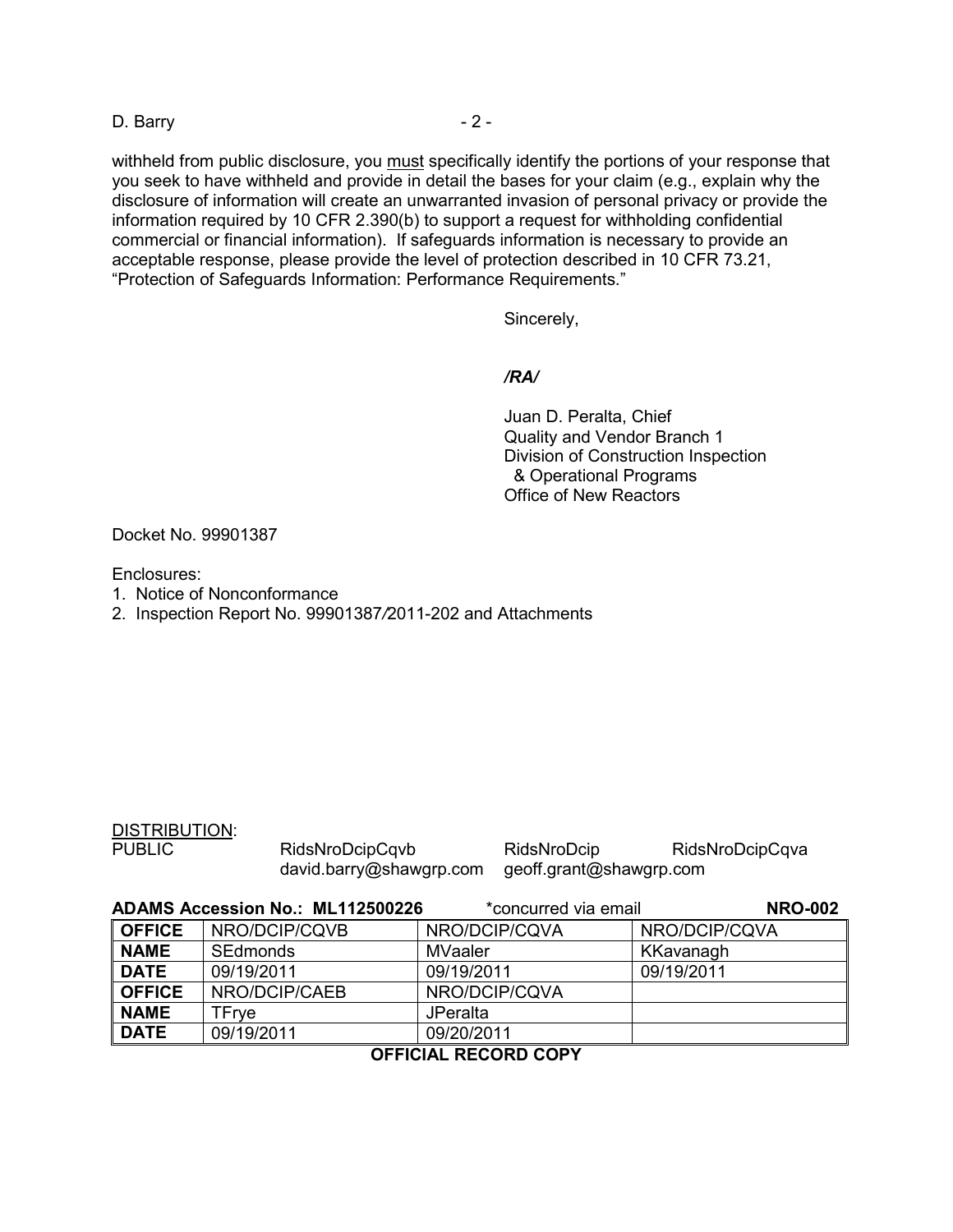# **NOTICE OF NONCONFORMANCE**

| <b>Shaw Nuclear Services</b> |  |
|------------------------------|--|
| Charlotte, North Carolina    |  |

Docket Number 99901387 Inspection Report Number 9901387/2011-202

Based on the results of a U.S. Nuclear Regulatory Commission (NRC) inspection conducted from August 1-4, 2011, at the Shaw Nuclear Services (SNS) facility in Charlotte, NC, certain activities were not conducted in accordance with NRC requirements which were contractually imposed upon SNS by NRC applicants or licensees:

A. Criterion VII, "Control of Purchased Material, Equipment, and Services," of Appendix B to Title 10 of the Code of Federal Regulation (10 CFR) Part 50 states, in part, that "measures shall be established to assure that purchased material, equipment, and services, whether purchased directly or through contractors and subcontractors, conform to the procurement documents. These measures shall include provisions, as appropriate, for source evaluation and selection, objective evidence of quality furnished by the contractor or subcontractor, inspection at the contractor or subcontractor source, and examination of products upon delivery."

The SNS Standard Nuclear Quality Assurance Program (SWSQAP 1-74A), Section 7, "Control of Purchased Material, Equipment, and Services," Revision B, dated June 1, 2009, requires, in part, that a supplier evaluation shall be documented and include the supplier's technical and quality capability as determined by a direct evaluation via survey/audit of the facilities, personnel, and the implementation of the supplier's quality assurance program.

Contrary to the above, as of August 4, 2011, SNS failed to audit the Gerdau Ameristeel Charlotte Steel Mill and verify the implementation of the Mill Group Quality Assurance Manual as required by the SWSQAP 1-74A, Section 7. Specifically, SNS Purchase Orders 132175-J400A-00 and 132177-J400-00 state that SNS shall perform a post-award implementation audit of Gerdau Ameristeel's quality assurance program(s) and facilities.

This issue has been identified as Nonconformance 99901387/2011-202-01.

B. Criterion VII of Appendix B to 10 CFR Part 50 states, in part, that "measures shall be established to assure that purchased material, equipment, and services, whether purchased directly or through contractors and subcontractors, conform to the procurement documents." Criterion VII continues to state, in part, that "the effectiveness of the control of quality by contractors and subcontractors shall be assessed by the applicant or designee at intervals consistent with the importance, complexity, and quantity of the product or services."

Criterion IV, "Procurement Document Control," of Appendix B to 10 CFR Part 50 states, in part, that "measures shall be established to assure that applicable regulatory requirements and the design basis, and other requirements which are necessary to assure adequate quality are suitably included or referenced in the documents for procurement of material, equipment, and services, whether purchased by the applicant or by its contractors or subcontractors."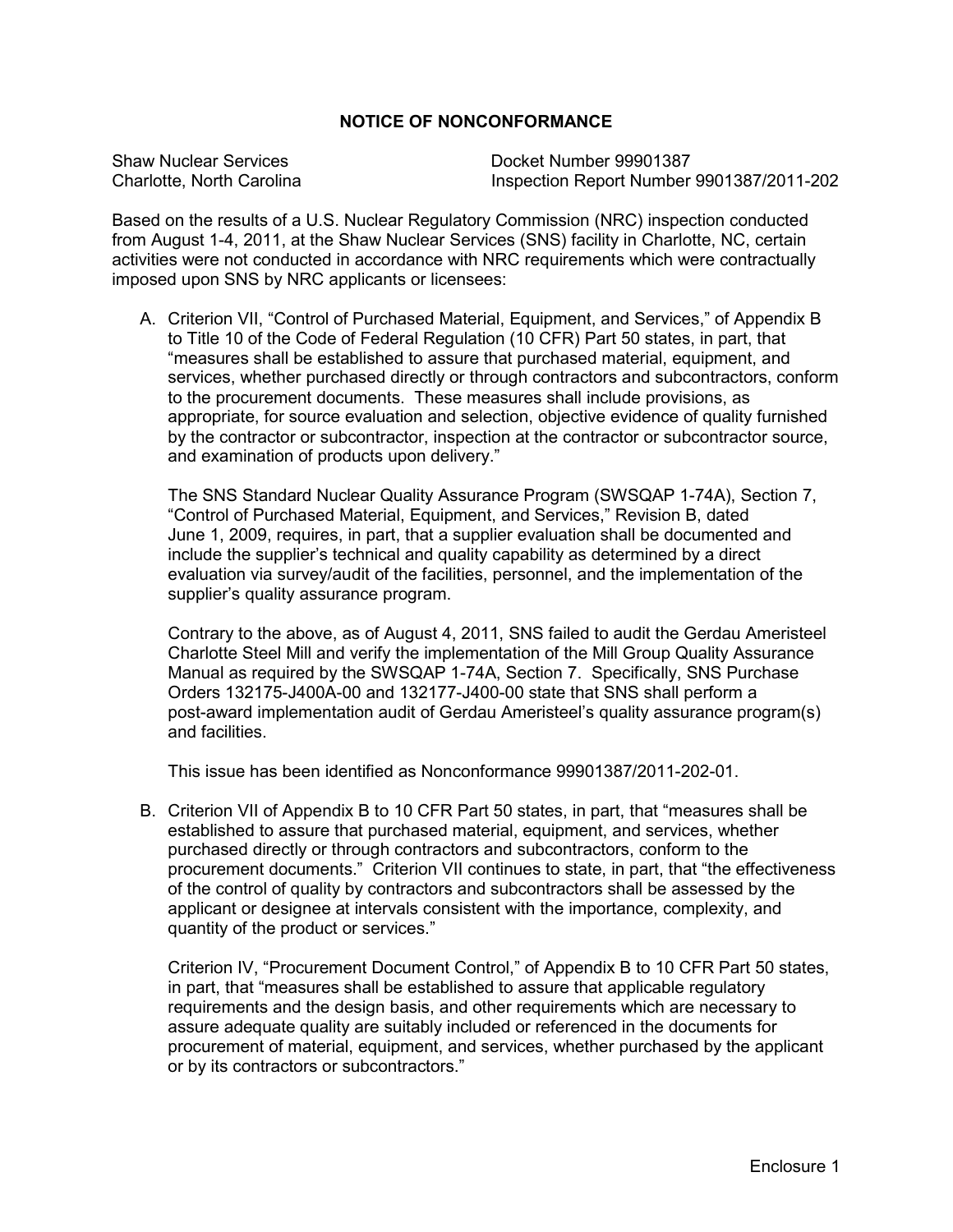Contrary to the above, as of August 4, 2011, SNS failed to ensure the effectiveness of the control of quality by contractors. Specifically, SNS failed to provide adequate oversight of Gerdau Ameristeel's procurement process to ensure that other requirements, such as the provisions for inspection and test records, which are necessary to ensure adequate quality, were suitably included or referenced in the procurement documents for mechanical couplers.

This issue has been identified as Nonconformance 99901387/2011-202-02.

Please provide a written statement or explanation to the U.S. Nuclear Regulatory Commission, ATTN: Document Control Desk, Washington, DC 20555-0001, with a copy to the Chief, Quality and Vendor Branch 1, Division of Construction Inspection and Operational Programs, Office of New Reactors, within 30 days of the date of the letter transmitting this Notice of Nonconformance. This reply should be clearly marked as a "Reply to a Notice of Nonconformance" and should include for each noncompliance (1) the reason for the noncompliance or, if contested, the basis for disputing the noncompliance, (2) the corrective steps that have been taken and the results achieved, (3) the corrective steps that will be taken to avoid noncompliance, and (4) the date when the corrective action will be completed. Where good cause is shown, the NRC will consider extending the response time.

Because your response will be made available electronically for public inspection in the NRC Public Document Room or from the NRC Agencywide Documents Access and Management System, accessible from the NRC website at http://www.nrc.gov/reading-rm/adams.html, to the extent possible, it should not include any personal privacy, proprietary, or Safeguards Information so that it can be made available to the public without redaction. If personal privacy or proprietary information is necessary to provide an acceptable response, please provide a bracketed copy of your response that identifies the information that should be protected, as well as a redacted copy that deletes such information. If you request that such material be withheld from public disclosure, you must specifically identify the portions of your response that you seek to have withheld and provide in detail the bases for your claim (e.g., explain why the disclosure of information will create an unwarranted invasion of personal privacy or provide the information required by 10 CFR 2.390(b) to support a request for withholding confidential commercial or financial information). If Safeguards Information is necessary to provide an acceptable response, please provide the level of protection described in 10 CFR 73.21, "Protection of Safeguards Information: Performance Requirements."

Dated at Rockville, Maryland, this 20th day of September 2011.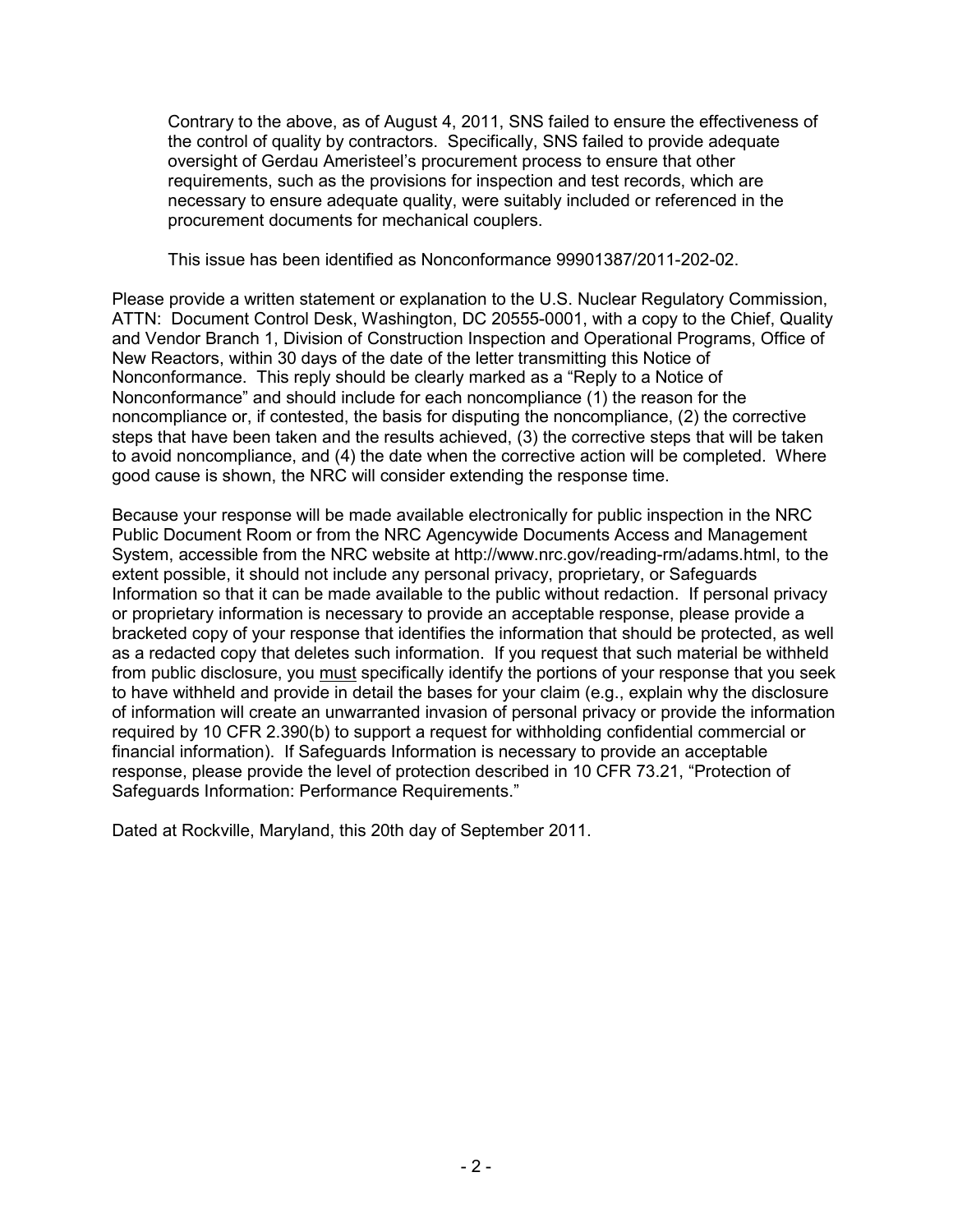### **U.S. NUCLEAR REGULATORY COMMISSION OFFICE OF NEW REACTORS DIVISION OF CONSTRUCTION INSPECTION AND OPERATIONAL PROGRAMS VENDOR INSPECTION REPORT**

| Docket No.:                         | 99901387                                                                                                                                                                                                                       |                                                 |             |
|-------------------------------------|--------------------------------------------------------------------------------------------------------------------------------------------------------------------------------------------------------------------------------|-------------------------------------------------|-------------|
| Report No.:                         | 99901387/2011-202                                                                                                                                                                                                              |                                                 |             |
| Vendor:                             | <b>Shaw Nuclear Services</b><br>128 South Tryon Street<br>Suite 400<br>Charlotte, NC 28202                                                                                                                                     |                                                 |             |
| <b>Vendor Contact:</b>              | Mr. Robert Otis, Manager<br><b>Quality Assurance</b><br>Telephone: (704) 343-7628<br>E-mail: robert.otis@shawgrp.com                                                                                                           |                                                 |             |
| <b>Nuclear Industry Activities:</b> | Shaw Nuclear Services (SNS), located in Charlotte, NC, provides<br>new nuclear plant design and construction services worldwide.<br>SNS is a member of the AP1000 Consortium with Westinghouse<br>Electric Company and others. |                                                 |             |
| <b>Inspection Dates:</b>            | August 1 - 4, 2011                                                                                                                                                                                                             |                                                 |             |
| Inspectors:                         | Kerri Kavanagh<br>Marlayna Vaaler<br><b>Shavon Edmonds</b>                                                                                                                                                                     | NRO/DCIP/CQVA<br>NRO/DCIP/CQVA<br>NRO/DCIP/CQVB | Team Leader |
| Approved by:                        | Juan D. Peralta, Chief<br>Quality and Vendor Branch 1<br>Division of Construction Inspection<br>& Operational Programs<br><b>Office of New Reactors</b>                                                                        |                                                 |             |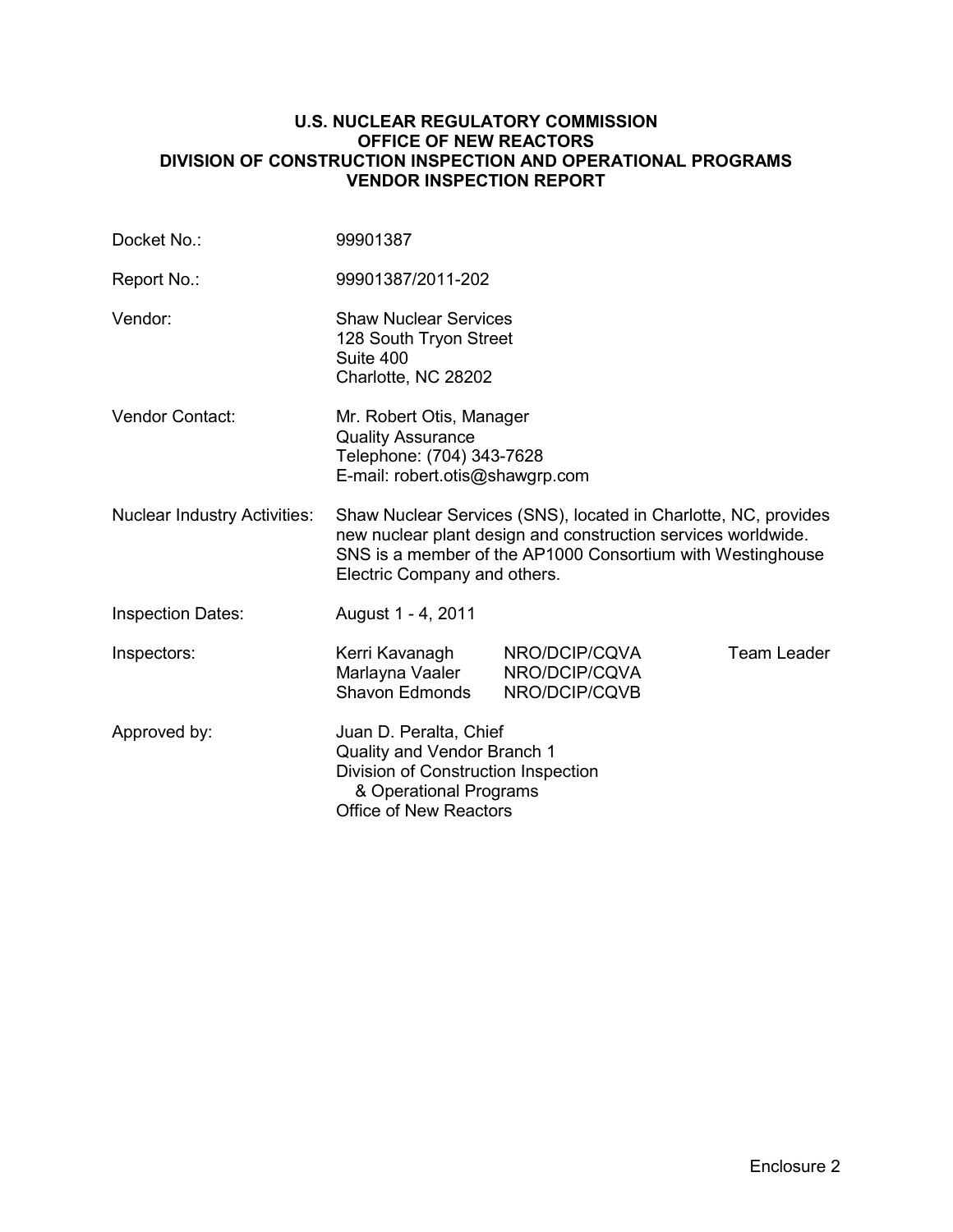# **EXECUTIVE SUMMARY**

#### Shaw Nuclear Services Report Number 99901387/2011-202

The U.S. Nuclear Regulatory Commission (NRC) conducted this inspection to verify that Shaw Nuclear Services (SNS) implemented an adequate quality assurance (QA) program that complies with the requirements of Appendix B, "Quality Assurance Criteria for Nuclear Power Plants and Fuel Reprocessing Plants," to Title 10 of the *Code of Federal Regulations* (10 CFR) Part 50, "Domestic Licensing of Production and Utilization Facilities." The NRC inspection team conducted the inspection at the SNS facility in Charlotte, NC, from August 1-4, 2011.

The following regulations served as the bases for the NRC inspection:

• Appendix B to 10 CFR Part 50

The NRC inspection team implemented Inspection Procedure (IP) 43003, "Reactive Inspection of Nuclear Vendors," as supplemented by IP 43002, "Routine Inspections of Nuclear Vendors," during the conduct of this inspection.

The NRC conducted a previous limited-scope inspection of the Shaw Nuclear Services facility in Charlotte, NC, in June 2011. The inspection report for this June 2011 limited-scope inspection had not been issued at the time of this NRC inspection.

The results of the current inspection are summarized below.

# Control of Purchased Material, Equipment, and Services

The NRC inspection team identified Nonconformance 99901387/2011-202-01 for SNS's failure to audit the Gerdau Ameristeel Charlotte Steel Mill in order to verify the implementation of the Mill Group Quality Assurance Manual as required by Purchase Orders 132175-J400A-00 and 132177-J400-00. In addition, the NRC inspection team identified Nonconformance 99901387/2011-202-02 for SNS's failure to provide adequate oversight of Gerdau Ameristeel's procurement process to ensure that applicable requirements necessary to assure adequate quality, such as the provisions for inspection and test records, were suitably included or referenced in procurement documents for mechanical couplers.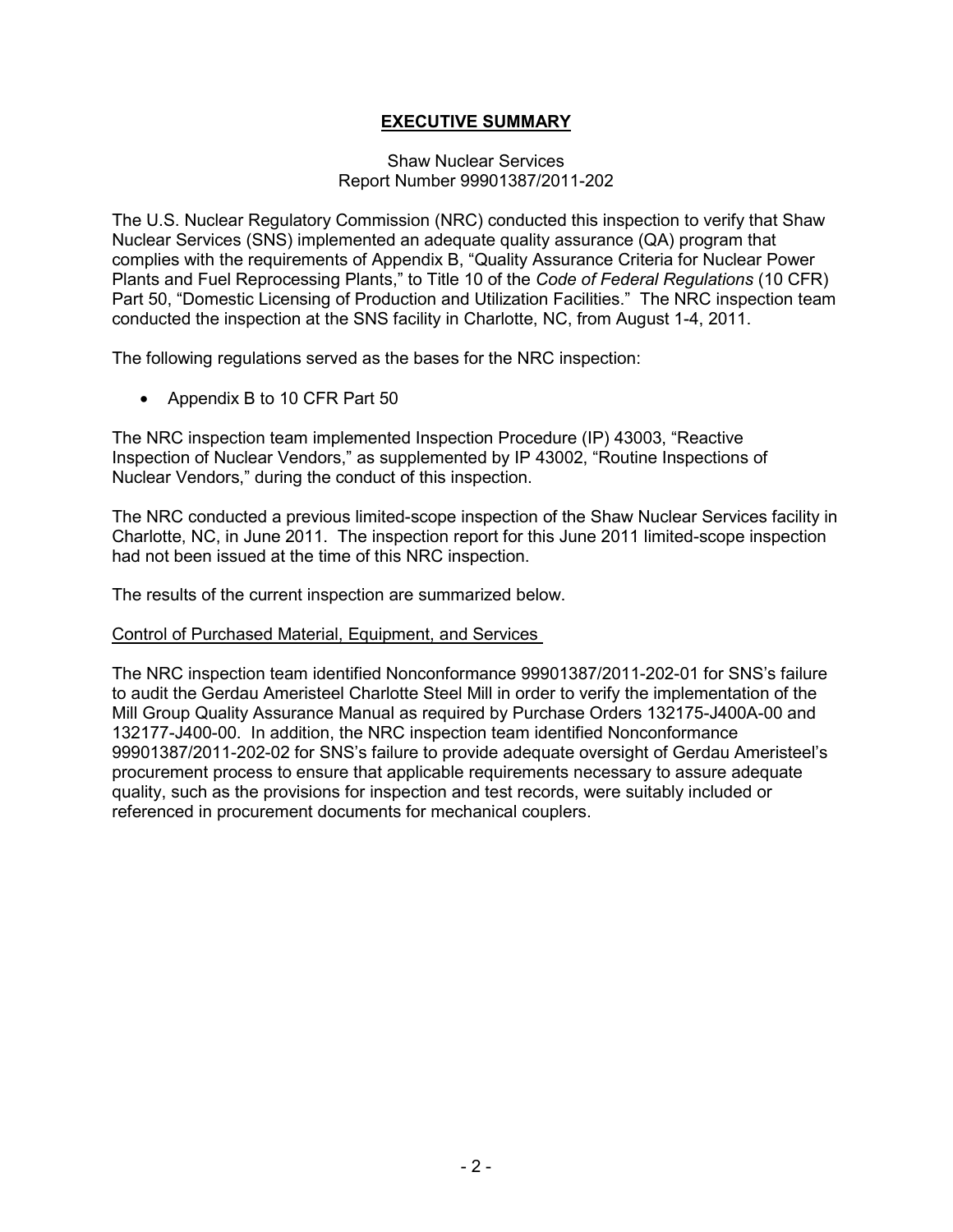# **REPORT DETAILS**

# 1. Control of Purchased Material, Equipment, and Services

### a. Inspection Scope

The NRC inspection team reviewed the SNS policies and implementing procedures that govern the control of purchased material, equipment, and services, as well as SNS external audits to verify compliance with the requirements of Criterion VII, "Control of Purchased Material, Equipment, and Services," of Appendix B to 10 CFR Part 50. The NRC inspection team reviewed a sample of safety-related purchase orders (POs) and associated external audit reports in order to evaluate compliance with the SNS program requirements and adequate implementation of those requirements. In addition, the NRC inspection team reviewed the disposition of corrective actions to resolve deficiencies identified by audit findings for adequacy and timeliness.

Within the scope of this inspection, the NRC inspection team reviewed the POs and external audits associated with SNS's safety-related subcontractors and suppliers, including National Technical Systems, Shaw Modular Solutions, Exelon PowerLabs, B.F. Shaw, Inc., Mactec, William Lettis & Associates, Gerdau Ameristeel, the Lincoln Electric Company, and Shaw SSS Fabricators, Inc.

The SNS policies, procedures, and supporting documentation that were reviewed by the NRC inspection team are listed in Attachment B to this inspection report.

#### b. Observations and Findings

#### b.1 Policies and Procedures

The NRC inspection team reviewed Section 7, "Control of Purchased Material, Equipment, and Services," of the Shaw Standard Nuclear Quality Assurance Program (SWSQAP 1-74A) and the implementing procedures that govern the establishment of measures to ensure that the applicable regulatory, design basis, and other requirements, necessary to assure adequate quality of products and services, are suitably included or referenced in the pertinent procurement documents. The NRC inspection team noted that SNS's control of the procurement of items and services consisted of maintenance of a Quality Rating List (QRL), periodic evaluation of qualified suppliers, activities to verify quality, audits, surveillances, and receipt examination of items and services.

SNS Quality Assurance Directive (QAD) 7.17, "Supplier and Contractor QA Program Manual Reviews and Qualification Audits," specifies that qualification audits be performed prior to the award of a PO or contract. The qualification audit is conducted based on the examination and evaluation of objective evidence, and by using the audit checklist; when the evaluation is completed, SNS rates the qualification audit report.

SNS QAD 18.11, "Post Award QA Audits of Suppliers and Site Contractors," provides the means to verify a contractor's / supplier's compliance with the PO or contract requirements, as well as the requirements of their QAP or SNS's QAP when the PO or contract requires the contractor / supplier to perform work in accordance with the SNS QAP. The procedure also requires that elements of the QAP of a supplier listed on the SNS QRL be audited at least once every three years, or once within the life of the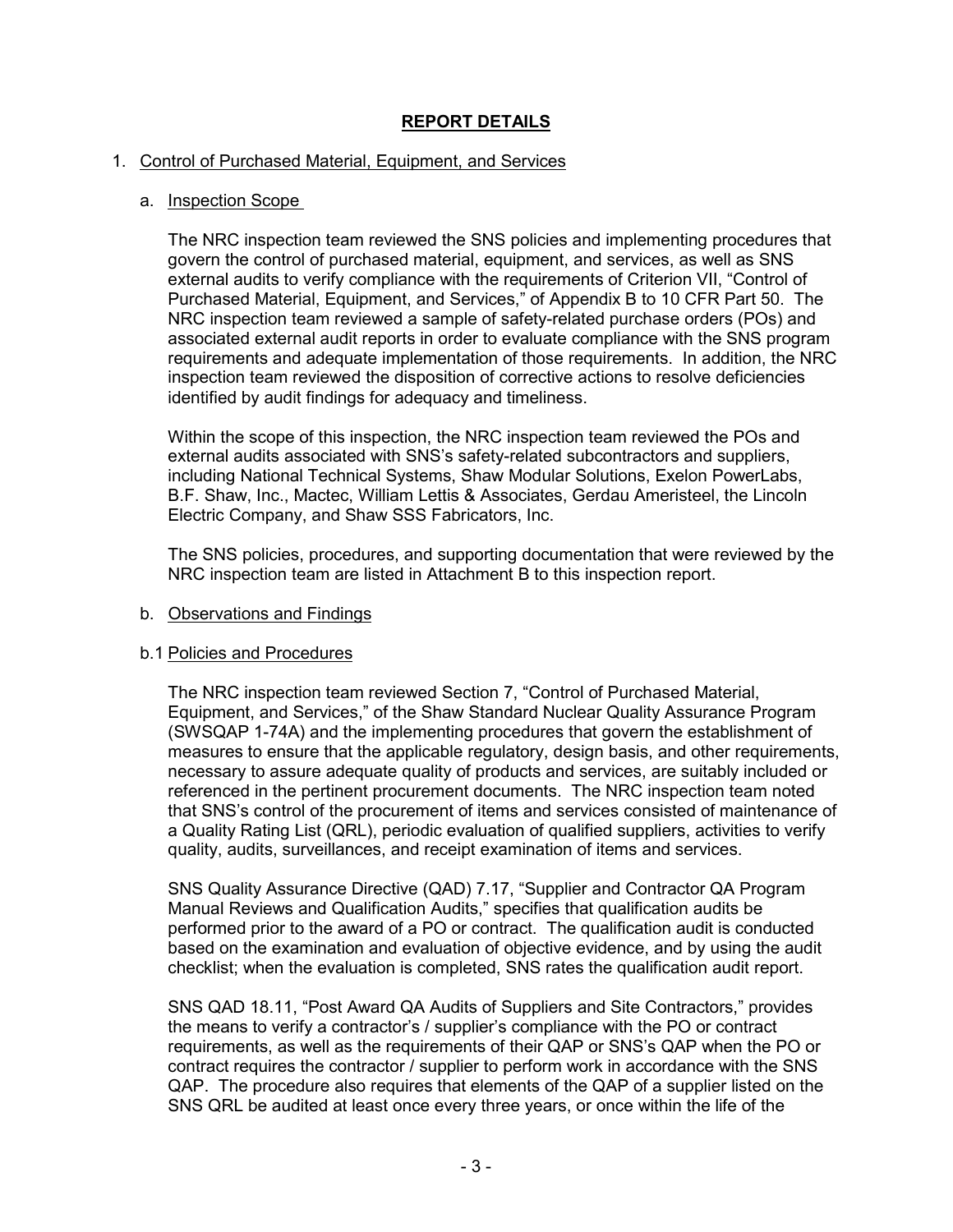PO/contract, whichever is the shorter period, contingent on sufficient work being in progress to demonstrate implementation of the QAP.

Stone & Webster Nuclear Quality Standard 7.10, "Control of Purchased Material, Equipment, and Offsite Services for Safety Related Applications," requires that QA assess the effectiveness of suppliers' control of quality by auditing the suppliers' QAP implementation related to PO and contract activities, in accordance with SNS QAD 18.11. The procedure also details the purchase requirements for safety-related materials and services under Appendix B to 10 CFR Part 50 and invokes the provisions of 10 CFR Part 21, as required by 10 CFR 21.31.

SNS QAD 18.12, "Quality Assurance Surveillances," establishes provisions for the conduct of surveillance activities to monitor or observe processes, activities, or items in order to assess their adequacy and effectiveness and verify their conformance to specified requirements. Surveillances are not performed in place of audits or required first line inspections. Surveillances are scheduled and performed on a quarterly basis, or more frequently depending on previous surveillance results and when requested to assess areas of interest or concern, complex tasks, emerging issues, or previously identified conditions. The procedure also specifies that internal audits may be recognized as satisfying the quarterly requirement in lieu of surveillance.

The NRC inspection team performed a review of SNS's QA process to verify that programs and procedures were in place for the adequate control of purchased materials, equipment, and services, including the performance of external audits, for quality activities related to design and construction support for AP1000 new reactor applicants. The NRC inspection team reviewed the POs and contracts associated with the safety-related suppliers on the SNS QRL, as discussed below, to verify compliance with the provisions and requirements of the implementing procedures outlined above.

#### b.2 Shaw Nuclear Services Safety-Related Purchase Orders

The NRC inspection team reviewed the SNS POs to verify that adequate quality and technical requirements were imposed. The NRC inspection team verified that the POs included the applicable regulatory, technical, and testing requirements, as well as specifying the applicability of 10 CFR Part 21 and 50.55(e). SNS did not have a safety-related PO in place with Shaw SSS Fabricators, Inc., at the time of the inspection.

# National Technical Systems (NTS)

The NRC inspection team reviewed PO 132177-E-C-00002 679043 and PO 132175-J800.09, as well as the associated change notices (CNs), which establish the quality and technical requirements of the POs for NTS. The NRC inspection team noted that the scope of supply for PO 132177-E-C-00002 679043 and PO 132175-J800.09 encompasses the nuclear island waterproof membrane testing for V.C. Summer Units 2 and 3 and Vogtle Units 3 and 4, and includes an additional option to complete the commercial grade dedication for the waterproof membrane at V.C. Summer Unit 3.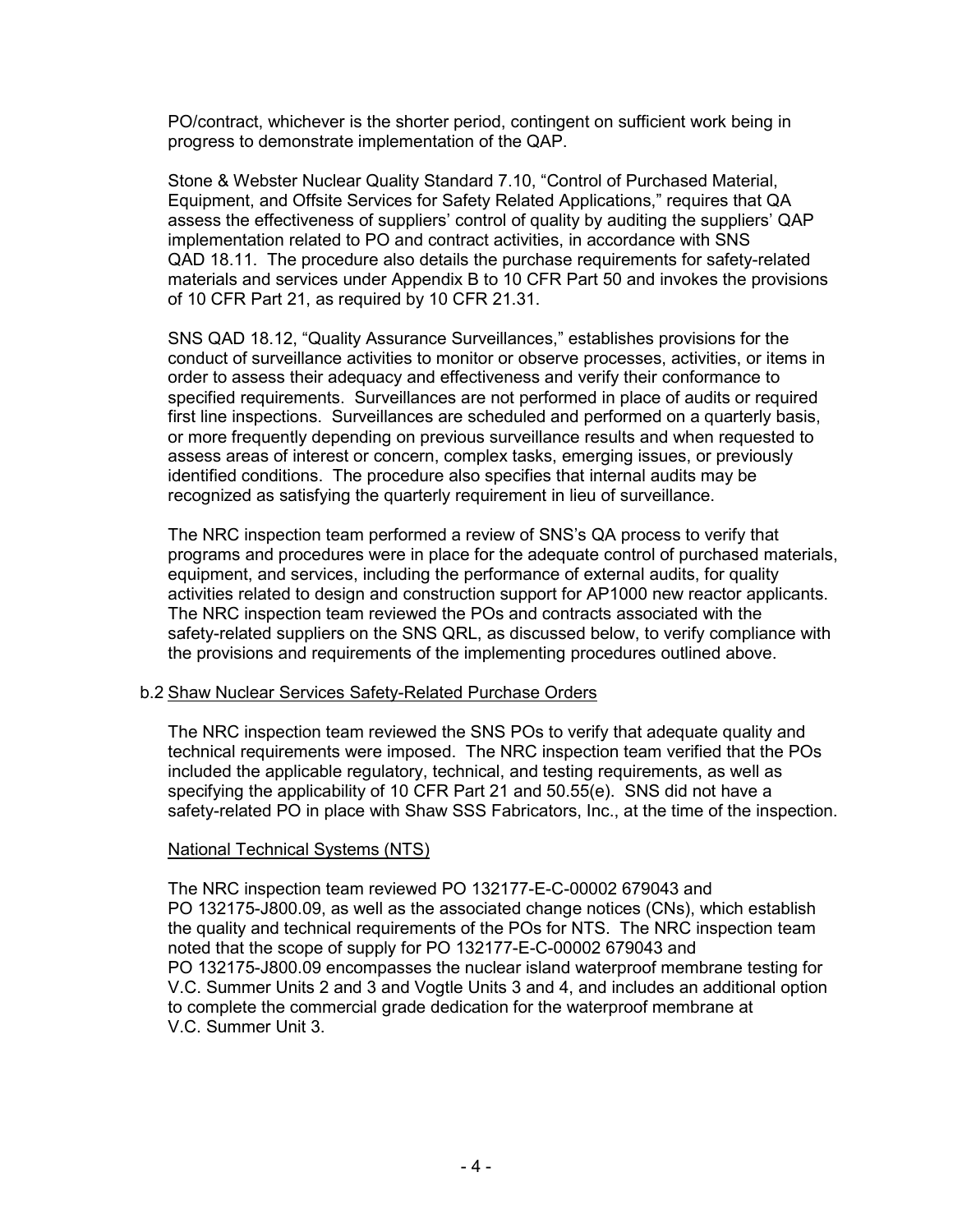# Exelon PowerLabs (EPL)

The NRC inspection team reviewed PO 677650OP, which establishes the quality and technical requirements of the PO for EPL. The NRC inspection team noted that the scope of supply for PO 677650OP encompasses services to provide QA Category 1 (i.e., safety-related, off-site measuring and test equipment (M&TE) calibration, testing services, and commercial grade dedication) activities for the V.C. Summer Units 2 and 3 project. The EPL PO specifies that activities affecting quality must be controlled in accordance with the EPL QA Manual, Revision 20, which was approved by SNS QA.

#### Shaw Modular Solutions (SMS)

The NRC inspection team reviewed PO 527358, PO 527359, PO 527363, PO 527365, PO 132175-D100.M034, PO 132176-D100.M034, PO 132177-D100.M034, and PO 132178-D100.M034, as well as the associated CNs, which establish the quality and technical requirements of the POs for SMS. The NRC inspection team noted that the scope of supply for PO 527358, PO 527359, PO 527363, and PO 527365 encompasses activities related to the fabrication and assembly of the AP1000 CA type modules, which are steel formwork modules with concrete filled in place. Specifically, these POs address the CA01, CA02, CA03, CA04, CA05, and CA20 modules for V.C. Summer Units 2 and 3 and Vogtle Units 3 and 4.

The NRC inspection team observed that the additional restrictions and requirements identified as a result of the 2010 SNS audit of SMS (Audit V2010-02) were imposed on PO 527358, PO 527359, PO 527363, and PO 527365 in CN 3. In addition, the NRC inspection team verified that the SNS QRL was updated to reflect the new requirements and restrictions imposed on SMS.

The NRC inspection team noted that CN 34 for PO 527358, PO 527359, PO 527363, and PO 527365 implemented a stop work order for SMS until all corrective action reports (CARs) related to numerous internal audit findings were resolved. CN 35, CN 36, CN 37, and CN 39 allowed specific fabrication and assembly activities to continue, subject to ongoing restrictions and requirements. CN 44 provided for the SNS QRL wording to be changed to allow SMS to resume full fabrication and assembly activities for PO 527358, PO 527359, PO 527363, and PO 527365. The NRC inspection team reviewed the disposition of the corrective actions and nonconformances related to the stop work order and verified that SNS had adequately evaluated and approved the remedial actions taken by SMS.

The NRC inspection team reviewed the scope of supply for PO 132175-D100.M034, PO 132176-D100.M034, PO 132177-D100.M034, and PO 132178-D100.M034, which encompass activities related to the fabrication and assembly of the AP1000 CB type structural modules for V.C. Summer Units 2 and 3 and Vogtle Units 3 and 4. AP1000 CB modules are remain in place steel formwork modules with concrete poured around.

The initial issuance of PO 132175-D100.M034, PO 132176-D100.M034, PO 132177-D100.M034, and PO 132178-D100.M034 stated that SMS cannot (1) complete work under Section III, "Rules for Construction of Nuclear Facility Components," of the American Society of Mechanical Engineers Boiler and Pressure Vessel Code (ASME Code); (2) apply safety-related coatings; or (3) perform product testing activities in accordance with 10 CFR Part 50, Appendix B, Criterion 11, "Test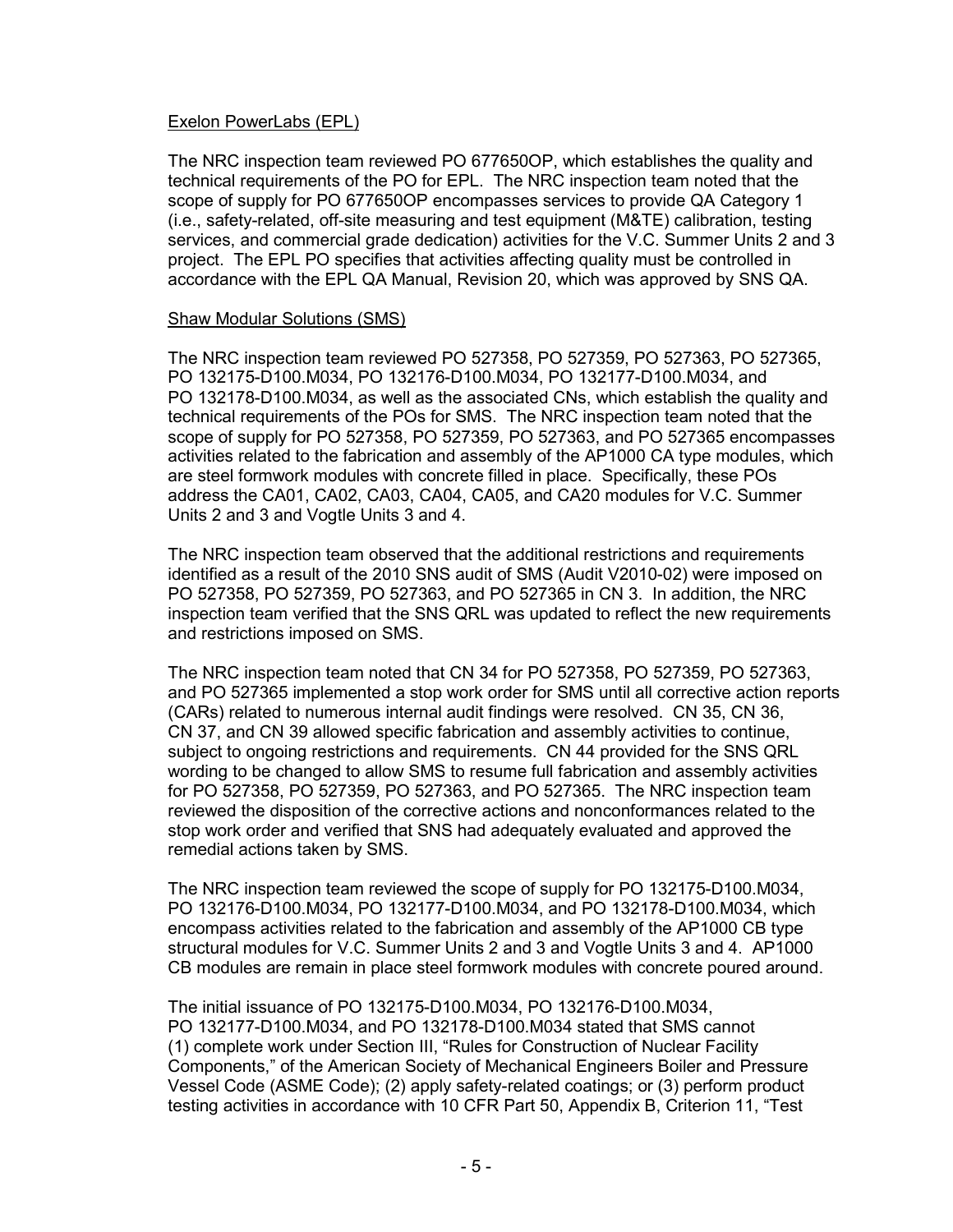Control," until further QA program implementation is verified by SNS. This action was taken in response to the need for SMS to address several CARs, significant conditions adverse to quality (SCAQs), and nonconformances before AP1000 CB structural module fabrication activities could commence.

The NRC inspection team observed that CN 3 for PO 132175-D100.M034, PO 132176-D100.M034, PO 132177-D100.M034, and PO 132178-D100.M034 provided for the SNS QRL wording to be changed to allow SMS to return to full fabrication and assembly activities for the AP1000 CB Structural Modules. The NRC inspection team reviewed the disposition of the corrective actions, SCAQs, and nonconformances related to the initial POs and verified that SNS had adequately evaluated and approved the remedial actions taken by SMS.

# B.F. Shaw, Inc.

The NRC inspection team reviewed PO J132175-C601.02, as well as the associated CNs, which establish the quality and technical requirements of the PO for B.F. Shaw. The NRC inspection team noted that the scope of supply for PO J132175-C601.02 encompasses the furnishing and fabrication of safety-related ASME Code Class 3 piping. SNS specified that PO J132175-C601.02 was to be performed according to SNS Specification 134948-S-P-00003.

# Mactec

The NRC inspection team reviewed SNS Subcontracts 132175-1004-1421 and 132177-1104-1205, which establish the quality and technical requirements for Mactec. The NRC inspection team noted that the scope of supply for Subcontract 132175-1004-1421 encompasses the procurement of safety-related soil and concrete testing services in support of the Vogtle Units 3 and 4 project, and the scope of supply for Subcontract 132177-1104-1205 encompasses the procurement of safety-related concrete testing services in support of the V.C. Summer Units 2 and 3 project.

# William Lettis & Associates

The NRC inspection team reviewed the PO issued to William Lettis & Associates. The NRC inspection team noted that the scope of supply for the PO encompasses the performance of surveys and tests for geological mapping services in support of the Vogtle Units 3 and 4 project. The NRC inspection team noted that William Lettis & Associates began providing a limited number of non safety-related services to SNS in October 2009. However, since then William Lettis & Associates has not performed any safety-related activities for SNS.

# Gerdau Ameristeel

The NRC inspection team reviewed PO 132175-J400A-00, PO 132178-J400-00, and PO 132177-J400-00, as well as the associated CNs, which establish the quality and technical requirements of the POs for Gerdau Ameristeel of Tampa, FL. The NRC inspection team noted that the scope of supply for PO 132175-J400A-00 and PO 132177-J400-00 encompasses billet production; billet storage; billet loading and handling; conversion of billets to bar; detailing; fabrication; shipment of fabricated bar to jobsite location; and installation support through the furnishing of placing plans and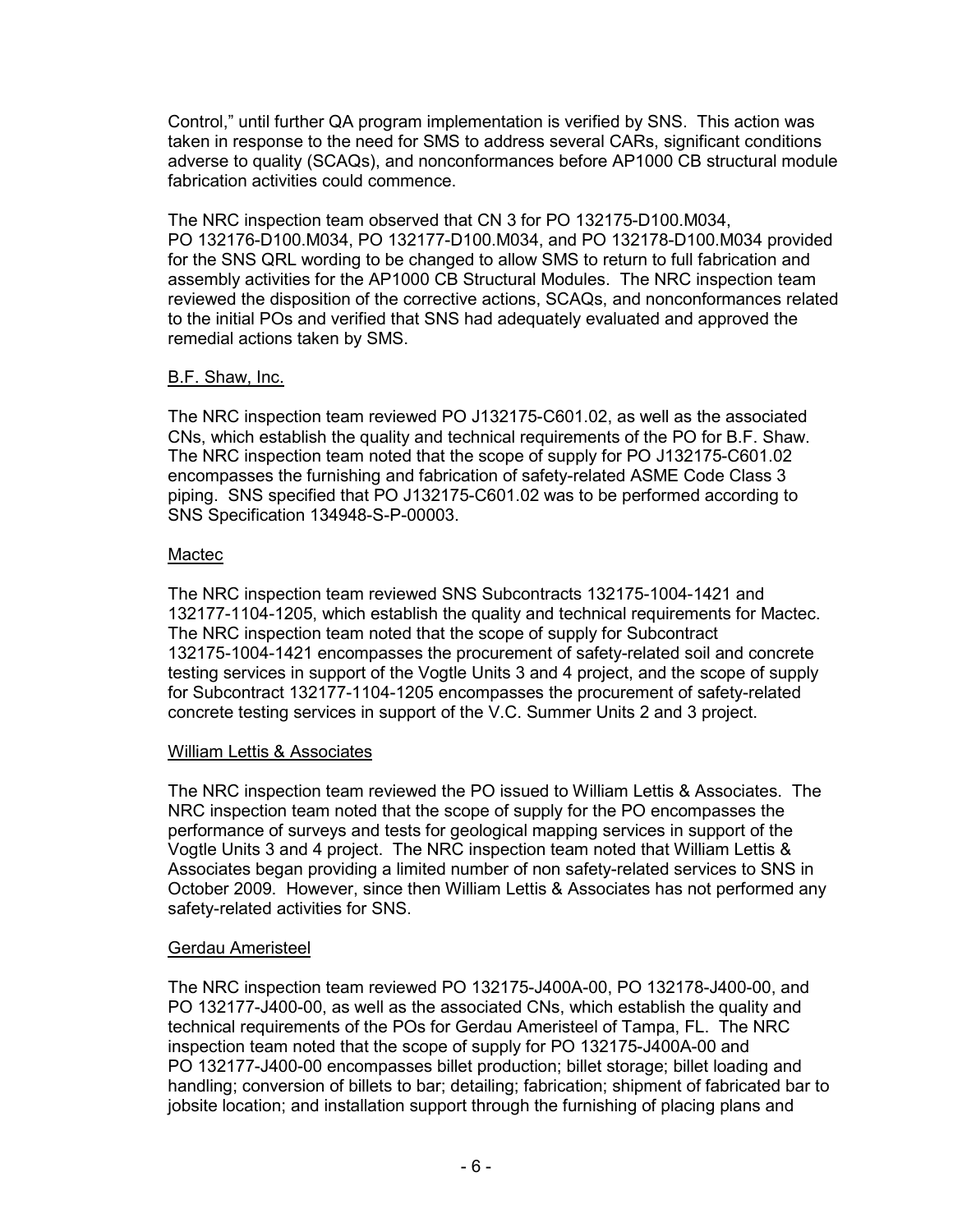personnel visits as mutually agreed upon for Vogtle Units 3 and 4 and V.C. Summer Units 2 and 3, respectively. The scope of supply for PO 132178-J400-00 includes reinforcing steel for the foundations of cooling towers 3A and 3B for V.C. Summer Unit 3.

The NRC inspection team observed that the restrictions and requirements identified as a result of the 2011 SNS audit of Gerdau Ameristeel were imposed on PO 132175-J400A-00 and PO 132177-J400-00 in CN 8 and CN 7, respectively. In addition, the NRC inspection team verified that the SNS QRL contained the applicable restrictions for Gerdau Ameristeel.

During its review of PO 132175-J400A-00, PO 132178-J400-00, and PO 132177-J400-00, the NRC inspection team identified that the revisions of the Gerdau Ameristeel QA manuals imposed in the POs did not reflect the current revisions listed in the QRL. Specifically, section 10 of the POs state that SNS has reviewed and approved Gerdau Ameristeel's Corporate QA Program Manual (CQAM), Revision 24, dated October 14, 2009; Fabricated Products Group QA Manual (FQAM), Revision 15, dated October 14, 2009; and Mill Group QA Manual (MQAM), Revision 24, dated October 24, 2009. However, the 2011 SNS audit of Gerdau Ameristeel was based on CQAM Revision 25 and FQAM Revision 16, while the SNS QRL reflects CQAM Revision 26, FQAM Revision 17, and MQAM Revision 26. SNS provided objective evidence that each revision of the Gerdau Ameristeel QA manuals were reviewed and accepted in accordance with the applicable SNS procedures. SNS issued CAR 2011-0267 to initiate purchase requisitions and resultant revisions to the POs in order to reconcile the quality requirements to address the current Gerdau Ameristeel QA manuals revisions. This failure constitutes a violation of minor significance and is not subject to formal enforcement action.

# Lincoln Electric Company

The NRC inspection team reviewed PO 695750-000, PO 711798-000, and Shaw Weld Filler Material Specification TR-5.9-2209, which establish the quality and technical requirements of the POs for the Lincoln Electric Company of Cleveland, OH. The NRC inspection team noted that the scope of supply for PO 695750-000 and PO 711798-000 encompasses spooled weld wire for machine welding for the Vogtle and V.C. Summer sites, respectively. Specification TR-5.9-2209 defines the technical and QA program requirements for purchase of ER2209 bare stainless steel welding wire / rods or electrodes for use in the gas tungsten arc welding (GTAW) or gas metal arc welding (GMAW-P) process for AP1000 reactor plants.

With the exception of the issue noted above regarding the correct Gerdau Ameristeel QA manual revisions being referenced in the applicable POs, the NRC inspection team's review of the SNS safety-related POs identified no issues of significance.

# b.3 Shaw Nuclear Services External Audits and Supplier Evaluations

The NRC inspection team reviewed the qualification audits, routine periodic audits, annual evaluations, and surveillances of the SNS safety-related vendors, contractors, and suppliers in order to verify that adequate controls have been established and implemented for contracted activities. The NRC inspection team reviewed the SNS audits to verify that SNS provides adequate oversight of its suppliers for quality activities related to design and construction support for AP10000 new reactor applicants. At the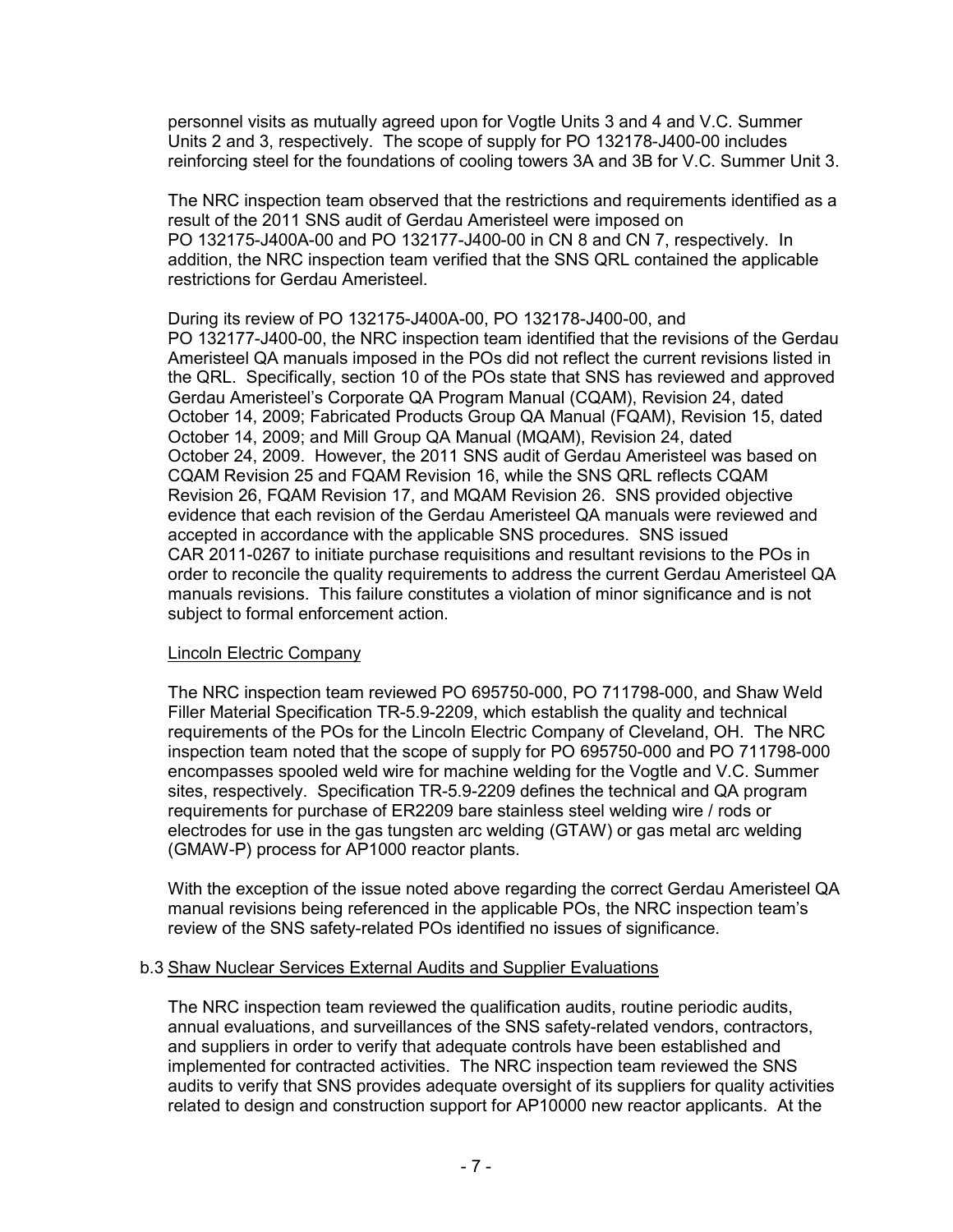time of the inspection, SNS had performed an audit of the Lincoln Electric Company, but had not completed the audit report.

The NRC inspection team verified that procedures have been established and implemented to select and qualify suppliers supplying basic components. The NRC inspection team also verified that the SNS procedures describe the scope and purpose of audits to be performed, frequency or schedule of audits (including supplemental audits to provide adequate coverage), applicable audit criteria, basis for re-audit, documentation of audit results, provisions for management review and assessment, corrective action requirements, and follow-up activities.

The NRC inspection team noted that SNS changed their audit checklist in 2010 to make it more consistent with the Nuclear Procurement Issues Committee (NUPIC) checklist. The NUPIC checklist contains a greater level of detail in the objective evidence required while performing the audit, as well as in the questions answered to determine the overall effectiveness of the implementation of a QA program.

The NRC inspection team observed that the SNS audit program has been enhanced through use of the revised checklist and that more observations were documented in the SNS audit reports as a result of the new checklist. While more documented observations can be an indication of ineffective quality assurance program implementation by SNS suppliers, the NRC inspection team noted that SNS weighs the significance of the observations against the overall performance of the suppliers and the safety significance of the activity being performed, as documented in the SNS audit reports, before making a final determination regarding the effectiveness of the supplier's quality assurance program.

#### National Technical Systems

The NRC inspection team reviewed the SNS audits of NTS conducted in 2010 and 2011. SNS conducted Audit V2010-21 in November 2010 to evaluate the adequacy and implementation of NTS's safety-related QA program for the testing of the nuclear island waterproof membrane, as well as to confirm the establishment of applicable testing procedures and a qualification program. The SNS audit resulted in 2 observations related to the lack of imposing NTS QA requirements on subsuppliers. NTS responded to these audit observations in a timely fashion and they were subsequently closed by SNS. SNS conducted Audit V2011-08 in April 2011 to evaluate the adequacy and implementation of NTS's commercial grade dedication program. The SNS audit resulted in no observations. The NRC inspection team review identified no issues of significance in this area.

#### Exelon PowerLabs

The NRC inspection team reviewed the SNS qualification audit of EPL conducted in December 2010. SNS conducted Audit V2010-23 to evaluate the adequacy and implementation of EPL's QA program in relation to off-site M&TE calibration, testing services, and CG dedication activities. The SNS audit resulted in no observations. The NRC inspection team review identified no issues of significance in this area.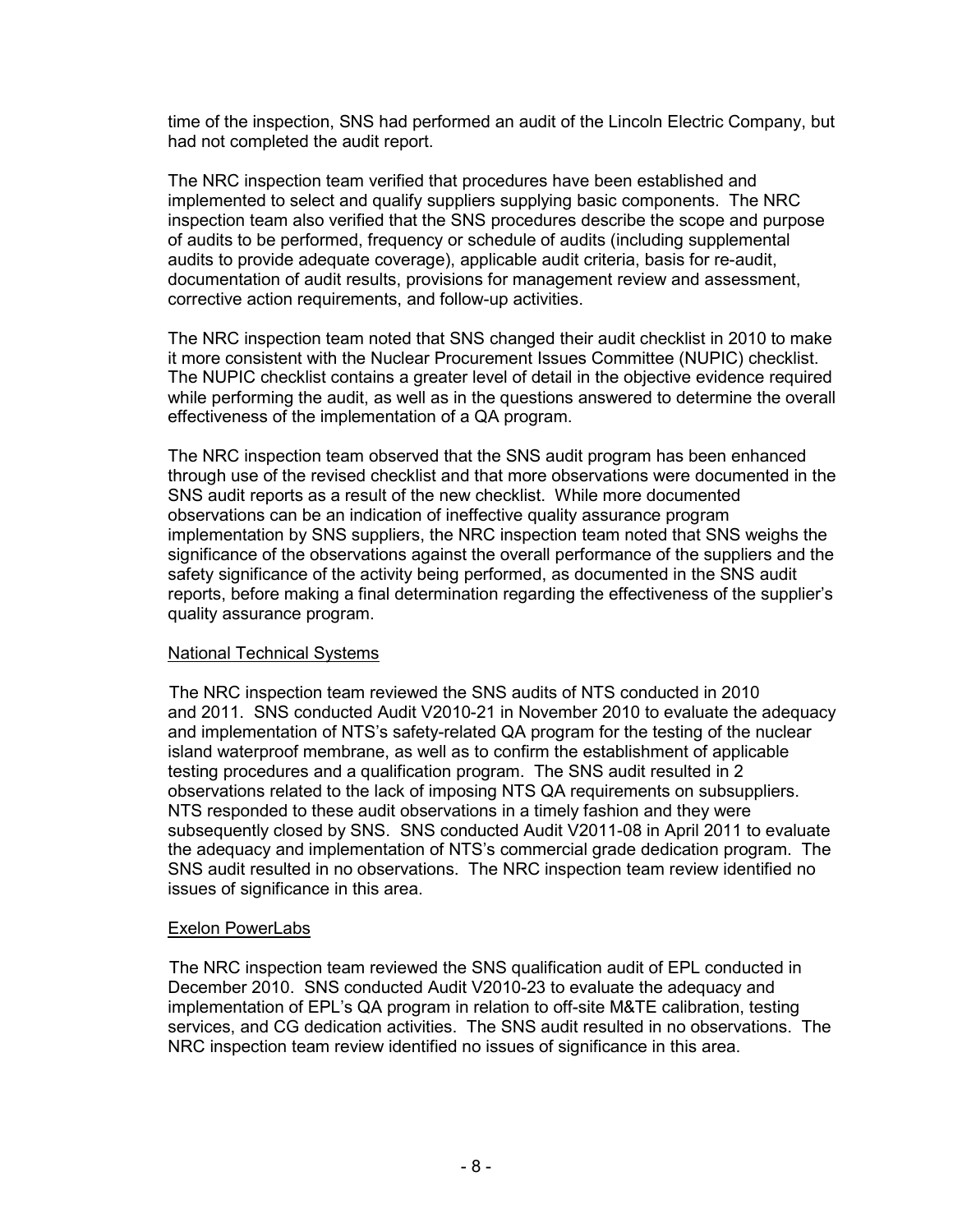### Shaw Modular Solutions

The NRC inspection team reviewed the SNS audits of SMS conducted in 2009, 2010, and 2011. SNS conducted Audit V2009-02 in June 2009 to evaluate the adequacy and implementation of SMS's QA program in relation to procurement activities. The SNS audit resulted in 10 observations. SMS responded to these audit observations in a timely fashion and they were subsequently closed by SNS.

SNS conducted Audit V2009-09 in December 2009 to evaluate the overall adequacy and implementation of SMS's QA program (full scope audit). The audit was initially postponed from October 2009 due to equipment problems and a lack of actual safety-related fabrication activities completed by SMS. The SNS audit resulted in 14 audit observations. Five of the observations identified were related to receipt inspections, which led SNS to restrict SMS's ability to perform receipt inspections on safety-related materials until the associated CARs were implemented.

SMS CAR 09-025/0 captured the SCAQ which determined that SMS had not successfully achieved the level of work quality necessary to produce nuclear safetyrelated products. The NRC inspection team verified that these restrictions were appropriately translated to the SNS QRL.

In January 2010, SNS conducted a pre-audit visit with SMS in order to follow-up and provide final resolution of all remaining open items from Audit V2009-09 prior to performance of the next SNS supplier audit. SMS responded to the remaining audit observations throughout 2010, and the audit was closed by SNS in November 2010.

SNS conducted Audit V2010-02 in February 2010 to evaluate the overall adequacy and implementation of SMS's QA program (full scope audit). The SNS audit resulted in 20 audit observations. The audit determined that SMS was appropriately applying the requirements of 10 CFR Part 21, as necessary, and adequately implementing the corrective actions for the previous audit observations, actions, and commitments. However, the results of Audit V2010-02 led to a continuation of the QRL restrictions placed upon SMS, noting that SMS must appropriately address and implement several additional recommendations and observations before safety-related work could resume.

As a follow-up activity to Audit V2010-02, SNS conducted Surveillance S-CH-AP1000-2010-008, in accordance with the applicable SNS procedural requirements for providing supplemental oversight. The surveillance activity resulted in the discovery of multiple issues related to inaccurate weld travelers. This discovery led SNS to implement a stop work order on July 22, 2010, in order to allow SMS to address the programmatic and procedural issues present at the facility. Surveillance S-CH-AP1000-2010-009, conducted in August 2010, reevaluated the issues identified by the previous surveillance and concluded that SMS appropriately addressed corrective actions and implemented the necessary improvements.

SNS conducted Audit V2011-03 in March 2011 to evaluate the overall adequacy and implementation of SMS's QA program (full scope audit). The SNS audit resulted in 14 audit observations and 20 recommendations. While the final review and disposition of the observations related to this audit was still underway as of the date of the NRC inspection, the NRC inspection team observed that, for the observation responses already received from SMS, SNS was appropriately evaluating the responses in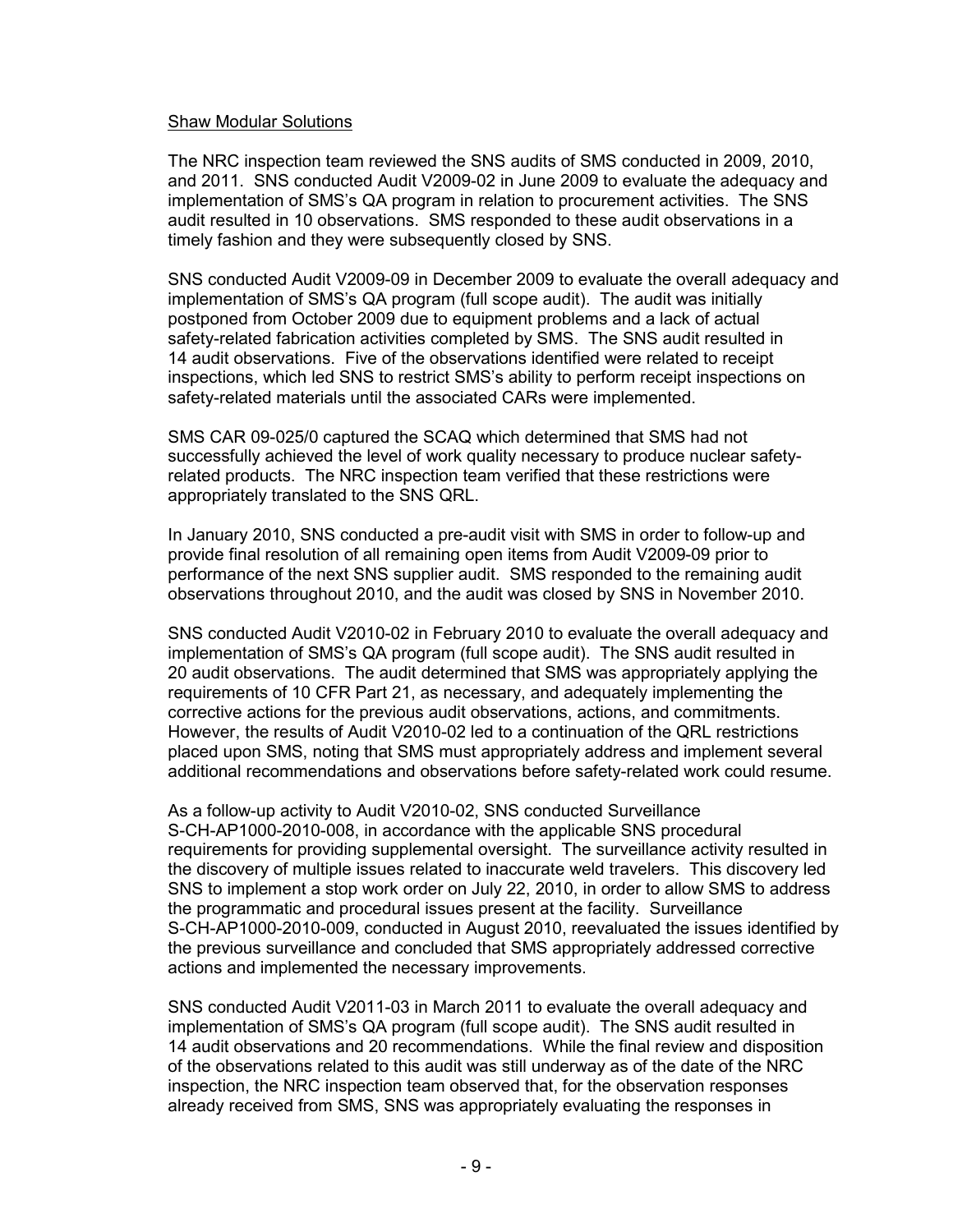accordance with the appropriate requirements and procedures, including the provision that the auditors provide a justification for the acceptability of each response. In addition, the NRC inspection team noted that for SMS responses that were found to be unacceptable, SNS elevated the issue to the attention of the appropriate management and ensured that the issue was acted upon by SMS in a timely manner.

Based on its review of the SMS audits and associated documentation, the NRC inspection team verified that the SNS audit process has been implemented effectively and performed in accordance with established requirements. The NRC inspection team review identified no issues of significance in this area.

# B.F. Shaw, Inc.

The NRC inspection team reviewed the SNS audits of B.F. Shaw conducted in 2010 and 2011. SNS conducted Audit V2010-12 in June 2010 to evaluate the adequacy and implementation of B.F. Shaw's QA program. The SNS audit indicated that B.F. Shaw was effectively implementing its QA program and resulted in B.F. Shaw being placed on the SNS QRL. SNS conducted Audit V2011*-*15 in June 2011 to verify that the B.F. Shaw QA program and implementing procedures for ASME Code Class 3 piping were effective. The SNS audit resulted in 7 observations and concluded that B.F. Shaw was effectively implementing its nuclear QA program specific to procurement activities. The NRC inspection team review identified no issues of significance in this area.

# Mactec

The NRC inspection team reviewed the SNS audits of Mactec conducted in 2009, 2010, and 2011. SNS conducted qualification Audit V2009-13 in December 2009 to evaluate the adequacy and implementation of Mactec's QA program. The SNS audit resulted in 10 observations and concluded that Mactec was effectively implementing its QA program, which resulted in Mactec being placed on the SNS QRL.

SNS conducted limited-scope Audit V2010-10 in May 2010 to evaluate the adequacy and implementation of selected portions of the Mactec QA program. The SNS audit resulted in 2 observations. Mactec responded to these audit observations in a timely fashion and they were subsequently closed by SNS.

SNS conducted Audit V2010-19 in October 2010 to evaluate Mactec's nondestructive evaluation (NDE) program in Charlotte and Greensboro, NC. The SNS audit resulted in 10 observations, with 3 of the observations being characterized as potential SCAQ. Mactec responded to these audit observations in a timely fashion and they were subsequently closed by SNS.

SNS conducted an Audit V2011-07 in April 2011 to verify the implementation of Mactec's QA program for concrete testing services at its Charlotte, NC, facilities in support of Westinghouse design specification APP-CC01-Z0-027 and the V.C. Summer project. The SNS audit resulted in 2 observations. Mactec responded to these audit observations in a timely fashion and they were subsequently closed by SNS.

SNS conducted audit Audit V2011-01 in May 2011 at the Mactec Charlotte, NC, offices to verify implementation of the quality and technical requirements related to the soil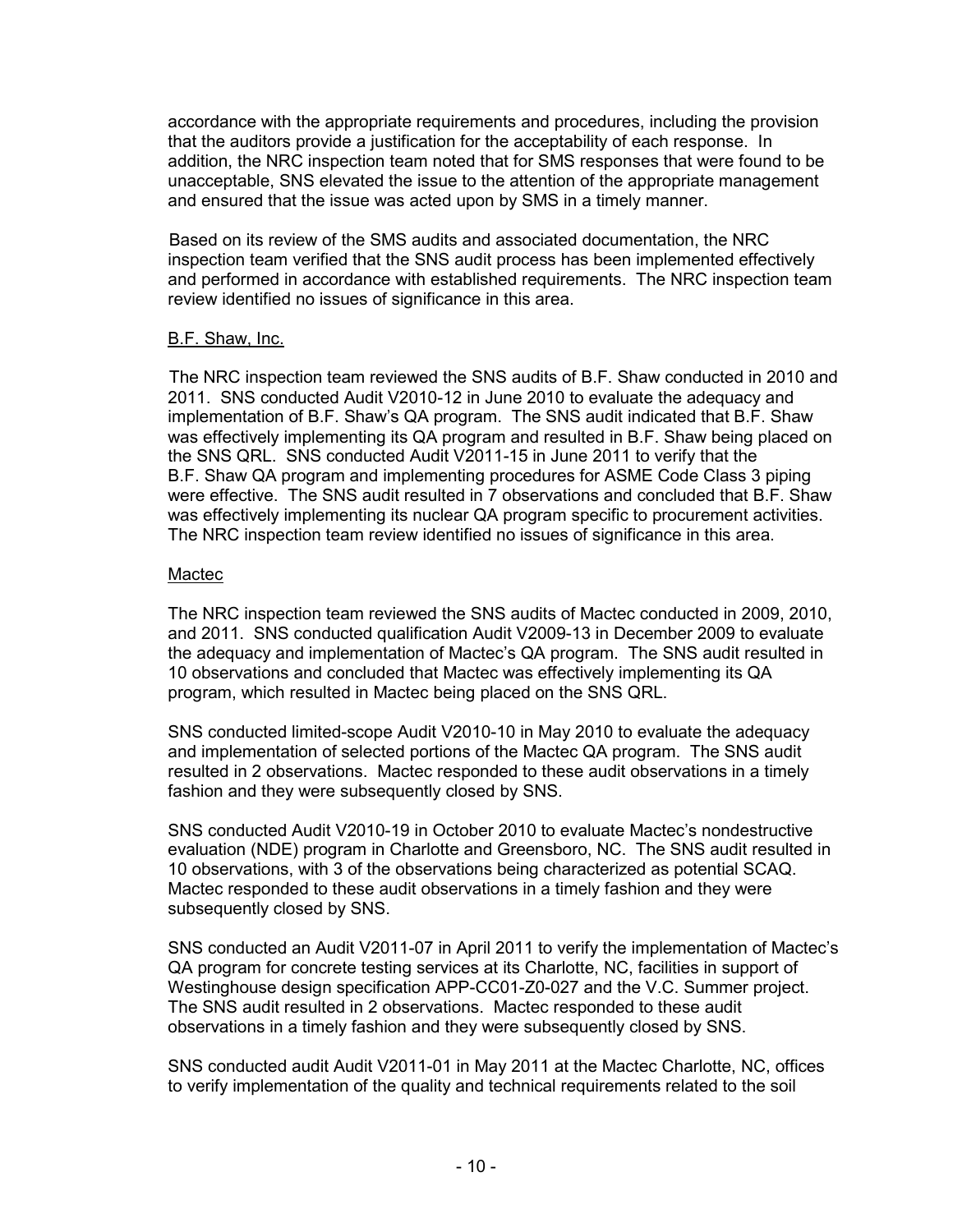samples and associated testing supporting the V.C. Summer site. The SNS audit resulted in no observations.

For all of the Mactec audits and supporting documentation, the NRC inspection team reviewed the Mactec responses to the SNS audit observations, as well as SNS's evaluation of those responses, to verify that the appropriate requirements and procedures were being implemented. The NRC inspection team review identified no issues of significance in this area.

# William Lettis & Associates

The NRC inspection team reviewed the SNS audits of William Lettis & Associates conducted in 2009 and 2010. SNS conducted Audit V2009-07 in September 2009 to evaluate the adequacy and implementation of William Lettis & Associates' QA program specific to procurement activities. The SNS audit indicated that William Lettis & Associates was effectively implementing its QA program in regard to procurement activities and resulted in William Lettis & Associates being placed on the SNS QRL. SNS conducted Audit V2010*-*15 in August 2010 to verify that the quality and technical requirements of the William Lettis & Associates geologic mapping services were being effectively implemented. The SNS audit resulted in 2 observations. The NRC inspection team reviewed the William Lettis & Associates responses to the SNS audit observations, as well as SNS's evaluation of those responses, to verify that the appropriate requirements and procedures were being implemented. The NRC inspection team review identified no issues of significance in this area.

# Gerdau Ameristeel

The NRC inspection team reviewed the SNS audits of the Gerdau Ameristeel fabrication shop in Charlotte, NC, conducted in 2010 and 2011. SNS completed an audit of the Gerdau Ameristeel fabrication shop in Duluth, GA, in July 2011; however, the audit report was not complete at the time of the NRC inspection.

SNS conducted Audit V2010-07 in May 2010, which resulted in 2 observations and Audit V2011-06 in April 2011, which resulted in 19 observations. The NRC inspection team noted that there was no objective evidence that Gerdau Ameristeel's Part 21 program was evaluated during the 2010 SNS audit. The NRC inspection team also observed that the original 2011 SNS audit report for Gerdau Ameristeel, which concluded that Gerdau Ameristeel was not effectively implementing its QA program, was changed by SNS corporate to indicate that Gerdau Ameristeel had an effective QA program. The change in terminology from Revision 0 to Revision 1 of the SNS V2011-06 audit report, which were issued within two days of each other, documents the significance of the 19 audit observations and their effect on the overall performance of the supplier.

SNS initiated CAR 2011-0057 on May 6, 2011, to document the issue of only identifying that the supplier is not effectively following their QA program, without providing additional detail or observations. CAR 2011-0057 stated that this would give the reader of the audit report the impression that nothing is being implemented correctly and that a stop work order should be issued. The NRC inspection team noted that SNS was evaluating the proper corrective actions for CAR 2011-0057, such as providing additional guidance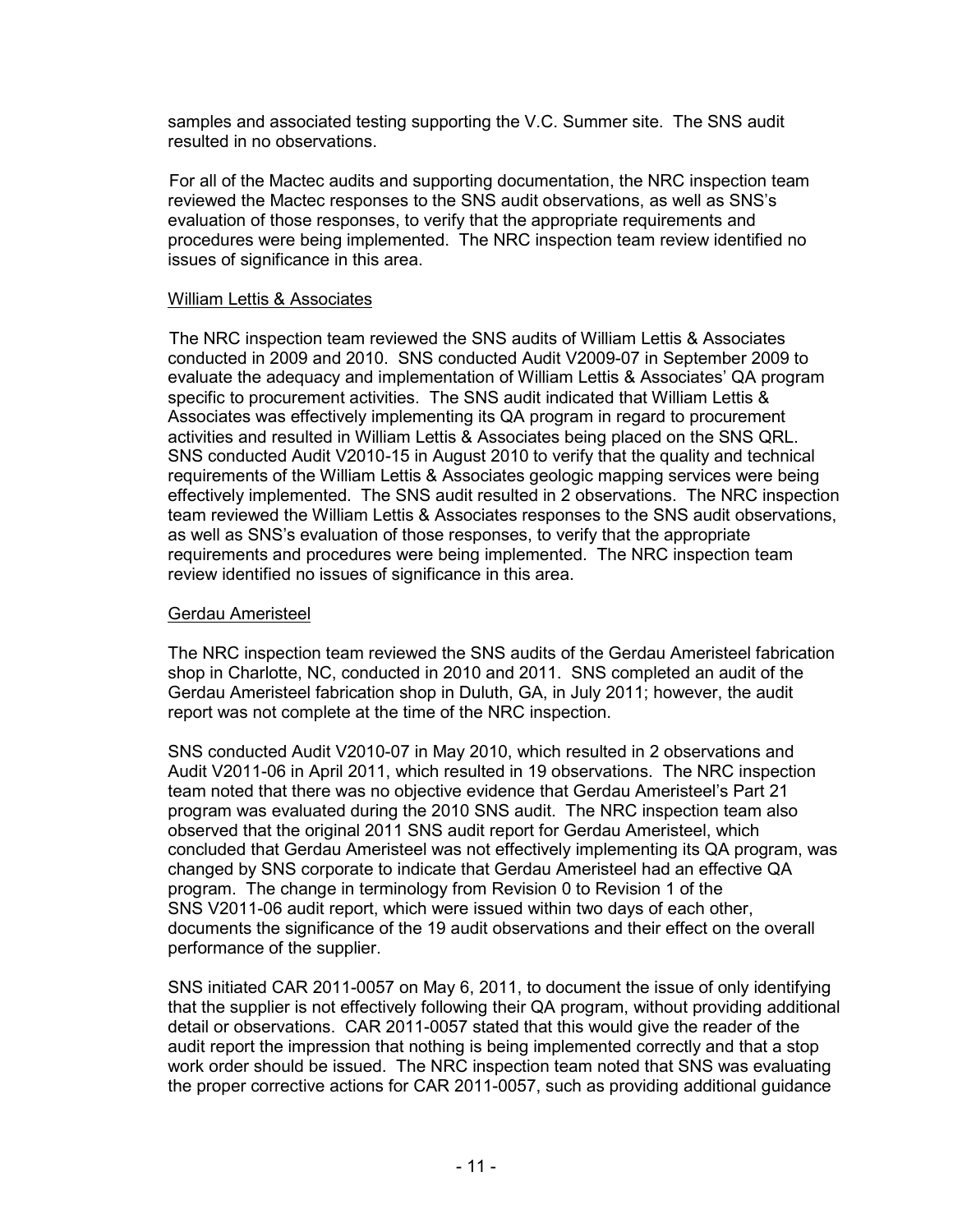to lead auditors for procedures related to reporting the overall effectiveness of the supplier's QA program implementation.

As noted previously, there are three different QA manuals for Gerdau Ameristeel (i.e., corporate (CQAM), fabricated products (FQAM), and mill group (MQAM)) that were reviewed and approved by SNS and listed on the SNS QRL. During both audits of the Charlotte fabrication shop, SNS audited the implementation of the Gerdau Ameristeel CQAM and FQAM. The NRC inspection team observed that an implementation audit of the Gerdau Ameristeel MQAM had not been conducted at the Charlotte steel mill where billet production and storage had occurred consistent with PO 132175-J400A-00 and PO 132177-J400-00. The NRC inspection team noted that Section 7 of the SWSQAP 1-74A requires that a supplier evaluation shall be documented and shall include the supplier's technical and quality capability as determined by a direct evaluation via survey/audit of the facilities, personnel, and the implementation of the supplier's quality assurance program.

In addition, Section 10 of PO 132175-J400A-00 and PO 132177-J400-00 states that Shaw "shall perform a post-award (implementation) audit of Gerdau Ameristeel's quality assurance program(s) and facilities." During discussions between the NRC inspection team and SNS management it was stated that SNS was taking credit for internal audits conducted by the Gerdau Ameristeel Charlotte fabrication shop of the Charlotte steel mill. The NRC inspection team observed objective evidence in Audit V2010-07 and Audit V2011-06 that alludes to the reliance of SNS on the Gerdau Ameristeel fabrication shop to audit the steel mills which are owned by the same company. SNS also provided a copy of surveillance report S-CH-AP100-V-2011-001, which documents the verification of SNS owned material traceability from Gerdau Ameristeel inventory through finished product at the Charlotte steel mill, consistent with Article 8 of the MQAM.

Based on its review, the NRC inspection team concluded that the SNS surveillance was not comparable to an implementation audit of the Gerdau Ameristeel Charlotte steel mill, and would therefore be inconsistent with the requirements of SNS QAD 18.12. In addition, SNS Audit V2010-07 and Audit V2011-06 both recommend that an audit of the steel mill be performed. The NRC inspection team determined that SNS's failure to conduct an implementation audit at the Gerdau Ameristeel Charlotte steel mill is inconsistent with the SWSQAP 1-74A, as well as PO 132175-J400A-00 and PO 132177-J400-00, and is identified as Nonconformance 99901387/2011-202-01.

CN 9 to PO 132177-J400-00 released Gerdau Ameristeel to procure rebar mechanical couplers on behalf of SNS. The NRC inspection team reviewed the SNS audits of Gerdau Ameristeel to verify that SNS performed adequate oversight of procurement activities conducted on behalf of SNS. The NRC inspection team noted that SNS Audit V2010-07 and Audit V2011-06 determined that Gerdau Ameristeel was effectively implementing their procurement document control process even though the Gerdau Ameristeel Charlotte fabrication shop had not undertaken any safety-related procurements. In addition, the NRC inspection team observed that SNS Audit V2011-06 did not provide objective evidence to support the satisfactory result documented in Section 4 and Table C of the audit report.

During the same period as the inspection at SNS, the NRC conducted an inspection at the Gerdau Ameristeel Charlotte fabrication shop. The NRC inspection team at Gerdau Ameristeel identified that Gerdau Ameristeel did not have a procedure for the creation of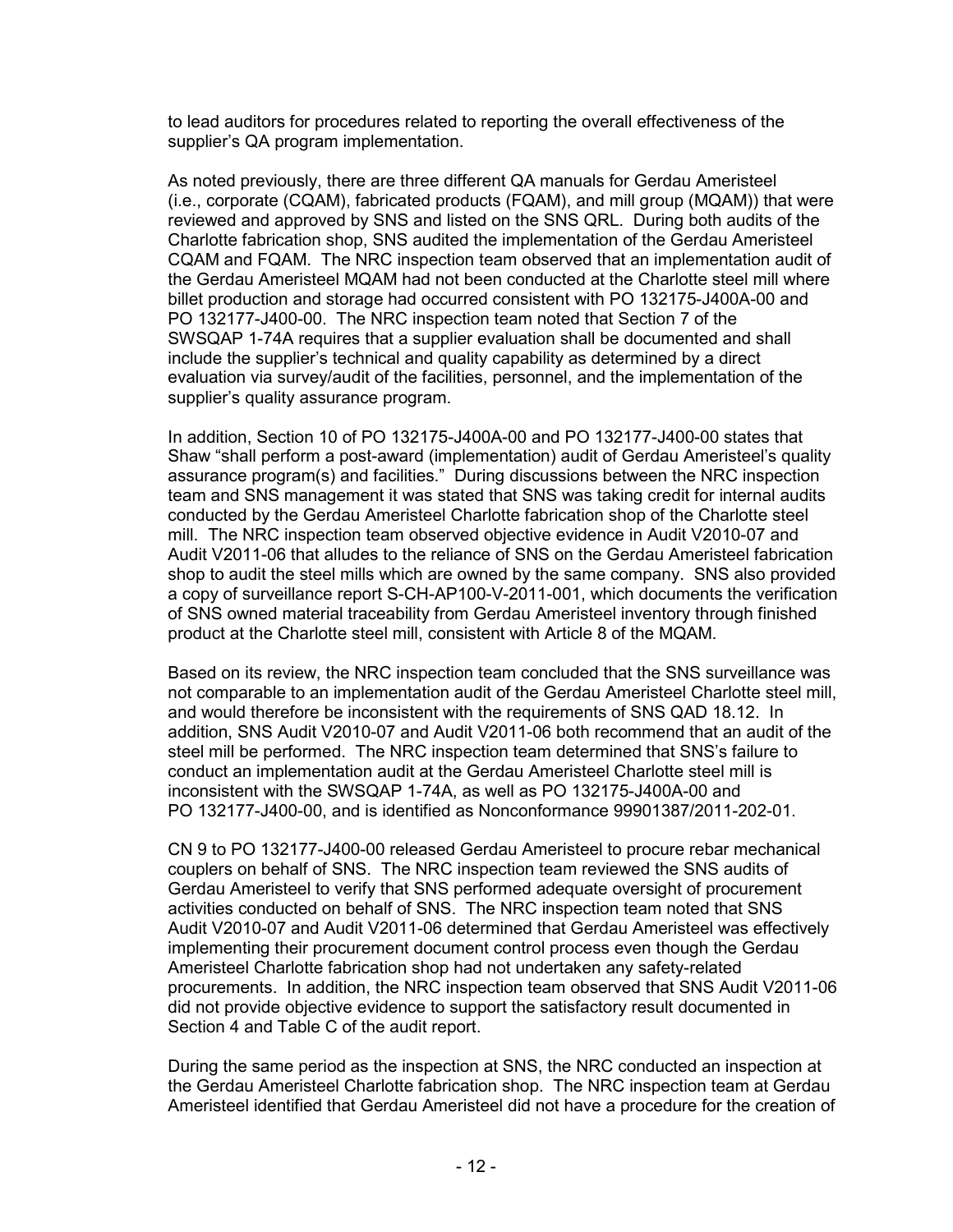procurement documents. Specifically, the NRC inspection team at Gerdau Ameristeel identified that the procurement document issued to Erico Products for mechanical couplers failed to specify the applicable inspection and testing records needed for subsequent review by Gerdau Ameristeel. The NRC inspection team at SNS observed that SNS Audit V2011-06 documents that Gerdau Ameristeel was "actively initiating a quotation to Shaw for rebar mechanical couplers that will eventually be purchased from Erico Products for nuclear applications." Based on the above, the NRC inspection team determined that SNS failed to provide adequate oversight of Gerdau Ameristeel's procurement process to ensure that other requirements, such as the provisions for inspection and test records, which are necessary to assure adequate quality, were suitably included or referenced in the procurement documents for mechanical couplers. This issue is identified as Nonconformance 99901387/2011-202-02.

# Shaw SSS Fabricators, Inc. (SSS)

The NRC inspection team reviewed the SNS audits of SSS conducted in 2010 and 2011. SNS conducted Audit V2010-08 in May 2010 to evaluate the adequacy and implementation of SSS's safety-related and non safety-related QA programs for the fabrication of structural steel items for domestic nuclear power plant applications. The SNS audit resulted in 18 observations and concluded that SSS was not effectively implementing its QA program for either safety-related or non safety-related activities. As a result of the SNS audit, SSS decided to develop and implement a new QA program.

SNS conducted limited-scope Audit V2010-16 in August 2010 to evaluate SSS's revised QA program for compliance with the applicable requirements of Appendix B to 10 CFR Part 50 and ASME NQA-1-1994, "Quality Assurance Requirements for Nuclear Facility Applications," as well as to assess QA program implementation relative to the procurement prebuy process for structural steel to be provided to SNS for work associated with V.C. Summer Units 2 and 3 and Vogtle Units 3 and 4. The NRC inspection team observed that the SSS QA manual verified during Audit V2010-16 was Revision 0, dated August 16, 2010. The SNS QRL listed Revision 0 as the approved SSS QA manual and restricts QA Category I work to procurement only. The QRL also stated that a full qualification audit will need to be conducted prior to extending this qualification or removing the restriction.

The NRC inspection team observed that SNS attempted an additional audit of SSS during the week of May 16, 2011, which was halted after 1 day. The NRC inspection team noted that the SSS QA manual presented to the SNS audit team was Revision 2. However, the nuclear QA procedures in use at SSS at the time of the SNS audit were still written to implement Revision 0 of the SSS QA manual (i.e., the implementing procedures did not match the SSS QA manual, Revision 2). The NRC inspection team reviewed the available documentation associated with the SNS audit of SSS, which was still open at the time of the NRC inspection. SNS initiated CAR 2011-0266, dated August 4, 2011, to document the attempted audit and to restrict SSS on the SNS QRL to QA Category II and III work only (i.e., non safety-related activities).

The NRC inspection team review identified no issues of significance in this area.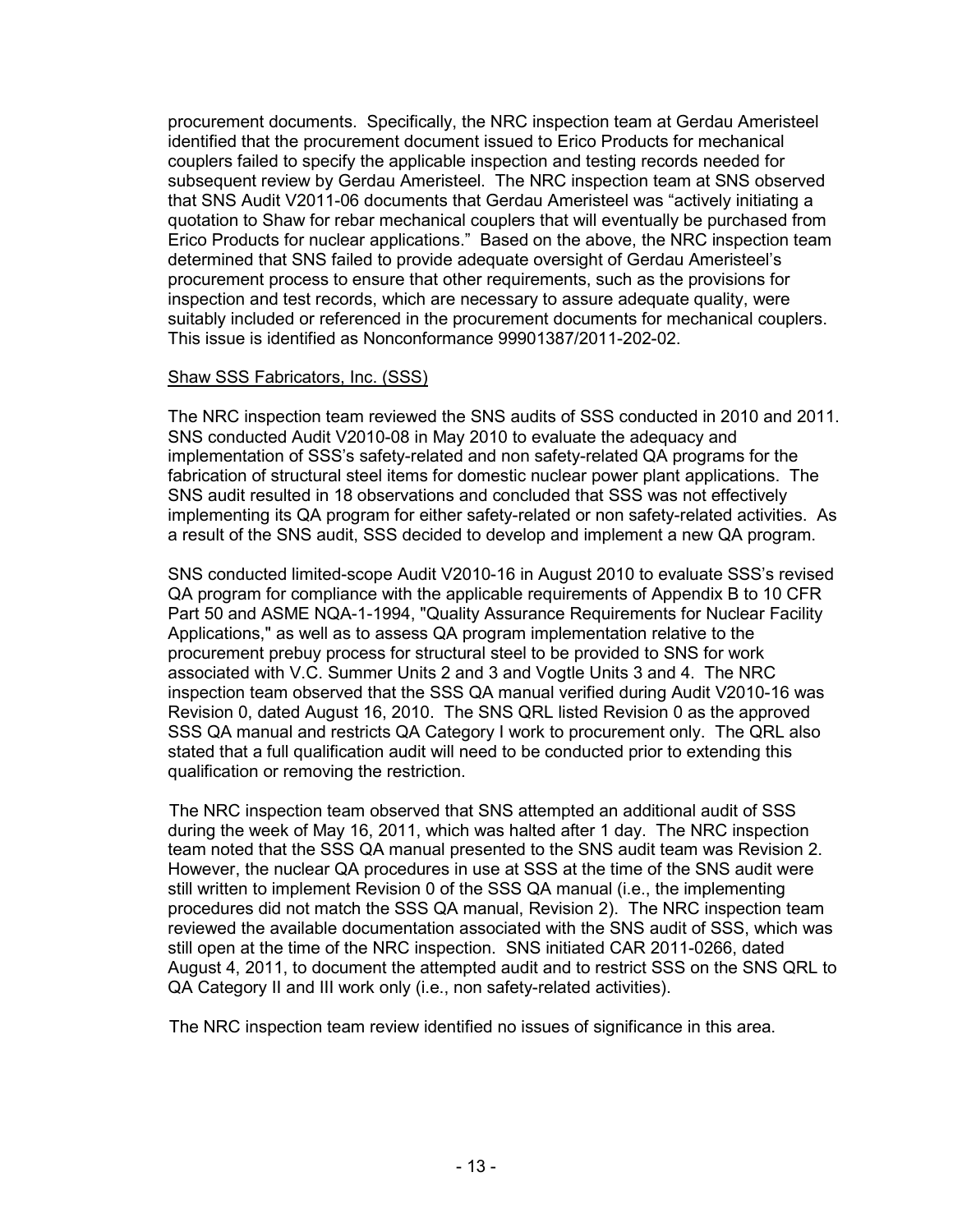# b.4 Qualification of Shaw Nuclear Auditors

Section 2 of the SWSQAP 1-74A requires that personnel performing quality assurance and quality control functions be qualified, certified, and recertified as required by applicable codes and standards. SNS QAD 2.13 establishes the requirements for the qualification and certification of lead auditors. The NRC inspection team reviewed a sample of five lead auditor qualification records and six auditor qualification records and confirmed that auditing personnel had completed all required training and maintained qualification and certification in accordance with the applicable SNS policies and procedures. No issues of significance were identified.

### c. Conclusions

The NRC inspection team identified Nonconformance 99901387/2011-202-01 for SNS's failure to audit the Gerdau Ameristeel Charlotte Steel Mill in order to verify the implementation of the Mill Group Quality Assurance Manual as required by Purchase Orders 132175-J400A-00 and 132177-J400-00. In addition, the NRC inspection team identified Nonconformance 99901387/2011-202-02 for SNS's failure to provide adequate oversight of Gerdau Ameristeel's procurement process to ensure that applicable requirements necessary to assure adequate quality, such as the provisions for inspection and test records, were suitably included or referenced in procurement documents for mechanical couplers.

### 2. Entrance and Exit Meetings

On August 1, 2011, the NRC inspection team discussed the scope of the inspection with Mr. Robert Otis, SNS Quality Assurance Manager, and other members of the SNS management and staff. On August 4, 2011, the NRC inspection team presented the inspection results and observations during an exit meeting with Mr. Robert Otis and other SNS staff. Attachment A to this report lists the entrance and exit meeting attendees, as well as those individuals interviewed by the NRC inspection team.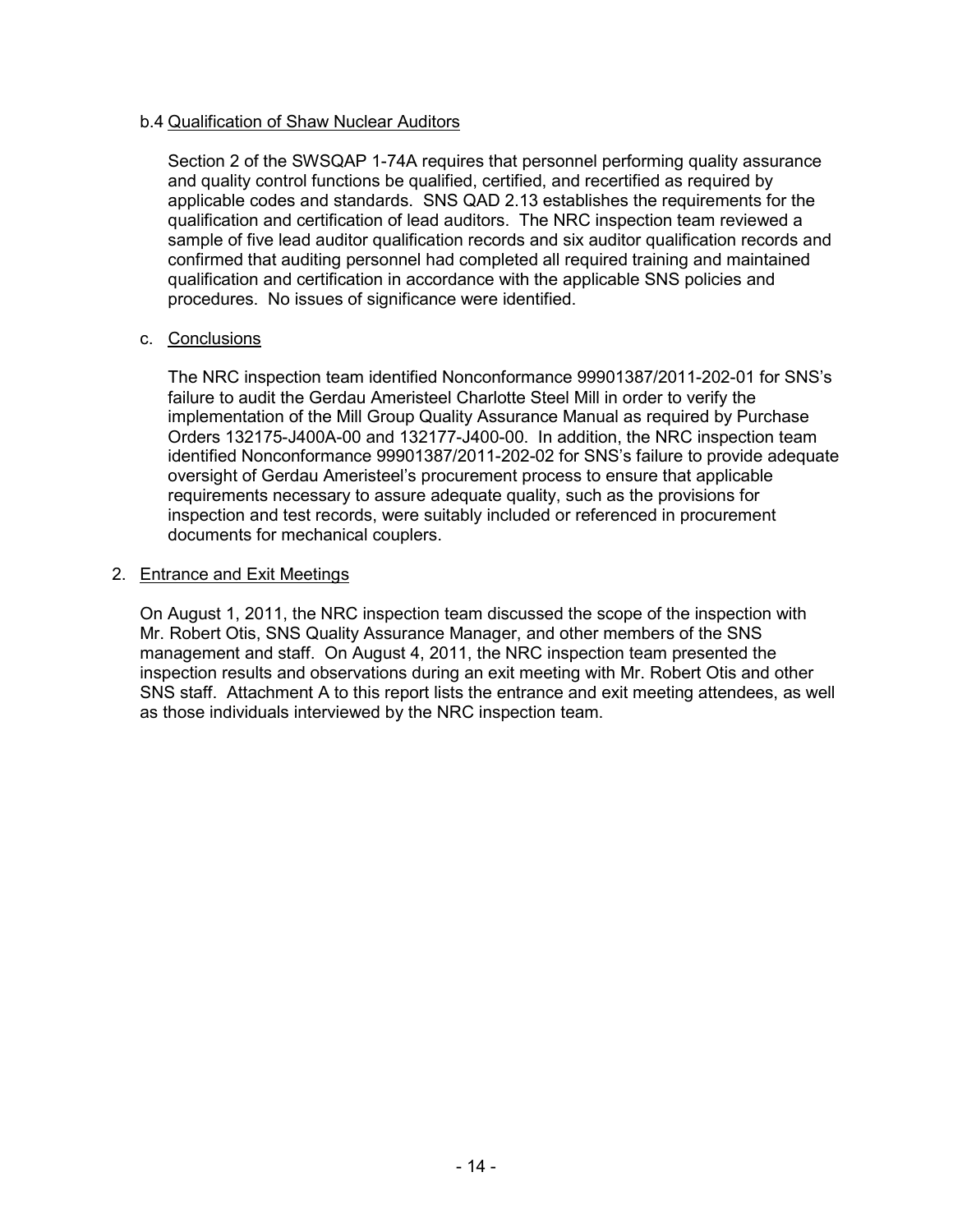# **ATTACHMENT A**

# 1. ENTRANCE / EXIT MEETING ATTENDEES

| <b>Name</b>            | <b>Title</b>                                        | <b>Affiliation</b>  | <b>Entrance</b>         | Exit                    | <b>Interviewed</b> |
|------------------------|-----------------------------------------------------|---------------------|-------------------------|-------------------------|--------------------|
| Kerri Kavanagh         | <b>Inspection Team Leader</b>                       | NRC/NRO/DCIP        | X                       | X                       |                    |
| Marlayna Vaaler        | Inspector                                           | NRC/NRO/DCIP        | $\overline{\mathsf{x}}$ | $\overline{\mathsf{x}}$ |                    |
| <b>Shavon Edmonds</b>  | Inspector                                           | NRC/NRO/DCIP        | X                       | X                       |                    |
| <b>Bill Curtis</b>     | Audits Manager                                      | Shaw Nuclear        |                         |                         | X.                 |
| <b>Bill Fox</b>        | V.C. Summer Project<br>Director                     | <b>Shaw Nuclear</b> |                         | $X^*$                   |                    |
| <b>Curt Castell</b>    | <b>Lead Licensing Engineer</b>                      | <b>Shaw Power</b>   | X                       | X                       |                    |
| David Jantosik         | Director, Quality<br><b>Operations Management</b>   | <b>Shaw Power</b>   | X                       | X                       | X                  |
| Dennis Dreyfus         | Vice President, Quality<br>Assurance                | <b>Shaw Nuclear</b> | X                       | $X^*$                   | X                  |
| <b>Geoffrey Grant</b>  | Vice President, Licensing<br>and Regulatory Affairs | <b>Shaw Power</b>   | $\times$                | X                       | X                  |
| John Oddo              | Licensing Manager                                   | <b>Shaw Nuclear</b> |                         | X*                      |                    |
| <b>Kerry David</b>     | <b>Chief Comp Officer</b>                           | <b>Shaw Nuclear</b> |                         | $X^*$                   |                    |
| Mark McKain            | Vice President and<br><b>General Counsel</b>        | <b>Shaw Power</b>   |                         | X*                      |                    |
| <b>Matthew Maradeo</b> | <b>Lead Auditor</b>                                 | <b>Shaw Nuclear</b> |                         |                         | X                  |
| Mike Huss              | <b>Lead Auditor</b>                                 | <b>Shaw Nuclear</b> |                         |                         | X                  |
| <b>Richard Fay</b>     | Director, Quality<br><b>Assurance Operations</b>    | Shaw Power          |                         | X                       |                    |
| <b>Robert Otis</b>     | <b>Quality Assurance</b><br>Manager                 | <b>Shaw Nuclear</b> | $\times$                | X                       | X                  |
| Virgil Barton          | Senior Vice President,<br>Quality                   | Shaw Power          |                         | X                       |                    |

\* by conference call

## 2. INSPECTION PROCEDURES USED

IP 43003, "Reactive Inspections of Nuclear Vendors"

IP 43002, "Routine Inspections of Nuclear Vendors"

# 3. LIST OF ITEMS OPENED, CLOSED, AND DISCUSSED

The NRC conducted its previous limited-scope inspection of the Shaw Nuclear Services facility in Charlotte, NC, in June 2011. The inspection report for the June 2011 limited-scope inspection was not issued at the time of this NRC inspection.

The following issues were identified during this inspection:

| Item Number          | Status | <u>I ype</u> | Description                    |
|----------------------|--------|--------------|--------------------------------|
| 99901387/2011-202-01 | Open   | <b>NON</b>   | Criterion VII                  |
| 99901387/2011-202-02 | Open   | <b>NON</b>   | Criterion VII and Criterion IV |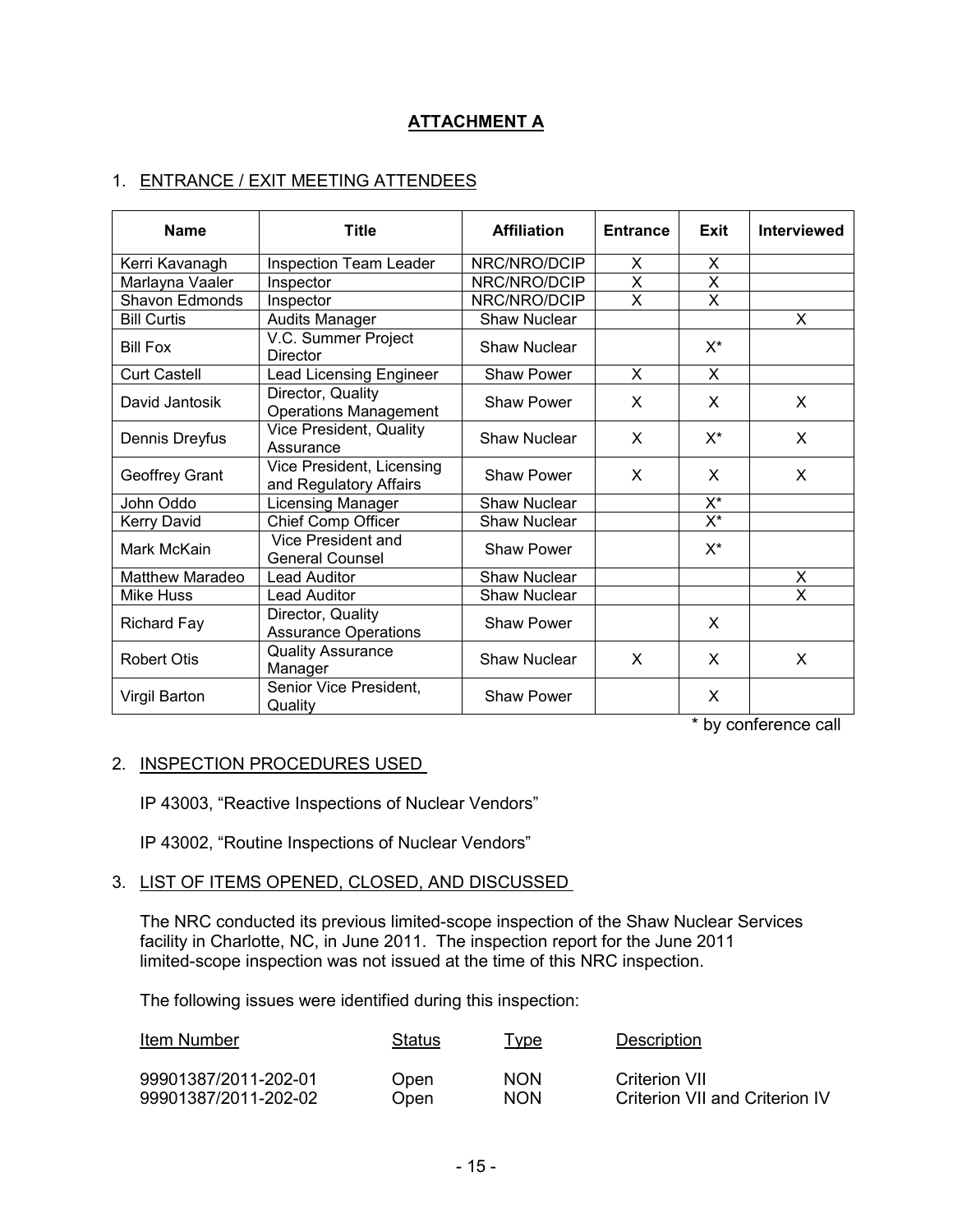# **ATTACHMENT B**

# LIST OF DOCUMENTS REVIEWED:

# Policy and Procedure Related Documents

- − Shaw Standard Nuclear Quality Assurance Program (SWSQAP 1-74A) Revision B, June 1, 2009
- − Shaw Nuclear Quality Rating List, as of July 29, 2011
- − Nuclear Quality Assurance Directive (QAD) 2.13, "Qualification and Certification of Personnel Performing Quality Assurance Audits," Revision F, September 21, 2006
- − Shaw Nuclear QAD 7.1, "Inspection Report System for Procurement Quality Assurance Source Inspection," Revision A, December 22, 2010
- − Shaw Nuclear QAD 7.3, "Procurement Quality Assurance Supplier Oversight Program," Revision O, February 8, 2010
- − Shaw Nuclear QAD 7.8, "Supplier's Documentation Review," Revision F, May 19, 2011
- − Shaw Nuclear QAD 7.14, "Receiving Inspection," Revision B, April 28, 2010
- − Shaw Nuclear QAD 7.17, "Supplier and Contractor QA Program Manual Reviews and Qualification Audits," Revision L, October 4, 2010
- − Shaw Nuclear QAD 7.19, "Shaw Nuclear Use of Nuclear Industry Assessment Committee (NIAC) Member Audits," Revision O, November 5, 2007
- − Shaw Nuclear QAD 7.20, "Shaw Nuclear Responsibilities When Performing Audits as a Member of NIAC," Revision O, November 5, 2007
- − Shaw Nuclear QAD 7.21, "Shaw Nuclear Use of Third Party Audits," Revision O, August 24, 2010
- − Shaw Nuclear QAD 10.68, "Inspection Planning," Revision O, January 25, 2010
- − Shaw Stone and Webster Nuclear Services Nuclear QAD 18.2, "Quality Audit Plans," Revision H, March 1, 2005
- − Shaw Nuclear QAD 18.11, "Post Award QA Audits of Suppliers and Site Contractors," Revision T, September 29, 2010
- − Shaw Nuclear QAD 18.11, "Post Award QA Audits of Sellers and Site Contractors," Revision S, April 27, 2010
- − Shaw Nuclear QAD 18.11, "Post Award QA Audits of Sellers and Site Contractors," Revision R, August 14, 2009
- − Shaw Nuclear QAD 18.12, "Quality Assurance Surveillances," Revision C, October 25, 2010
- − Shaw Nuclear Quality Standard 4.1, "Site Procurement and Subcontracts," Revision D, July 14, 2000
- − Shaw Nuclear Quality Standard 7.1, "Receiving Process" Revision F, June 30, 2009
- − Stone and Webster Nuclear Quality Standard 7.10, "Control of Purchased Material, Equipment, and Offsite Services for Safety Related Applications," Revision E, July 14, 2000
- − Shaw Nuclear Quality Standard 10.67, "Inspection Planning System," Revision O, March 1, 2010
- − Shaw Nuclear Quality Standard 10.67, "Quality Audit Program," Revision K, April 18, 2011
- − Nuclear Worldwide Procurement Procedure, WPP 9.0, "Nuclear Procurement," Revision 2, June 10, 2009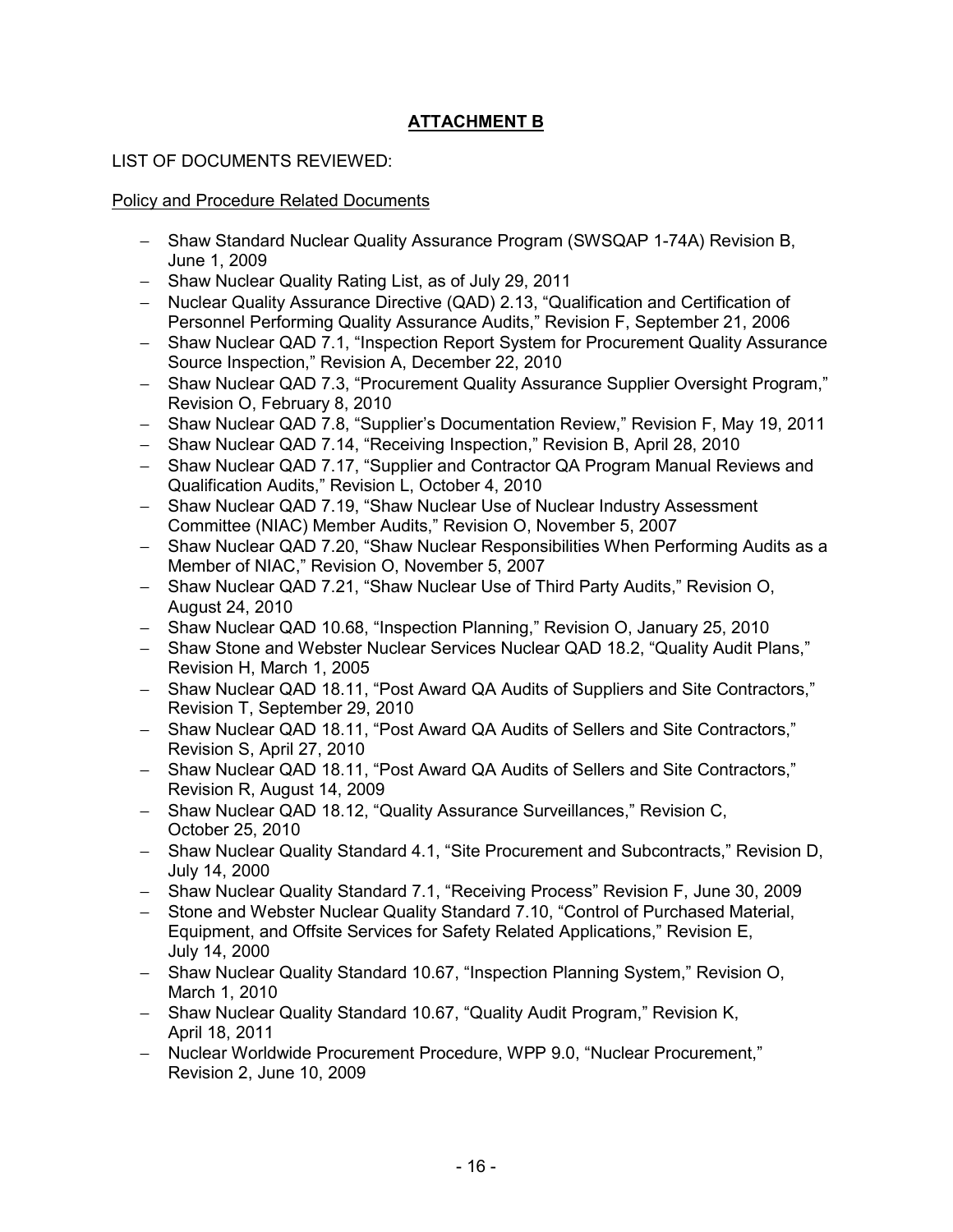- − Engineering & Design Coordination Report (E&DCR) SV3-CR01-GEF-000006, "NI Basemat Rebar Shop Drawings," Revision 0, March 31, 2011
- − Nuclear Quality Standard (QS) 4.3, "Office Procurement and Subcontracting and Selection of Suppliers," Revision H, August 13, 2010
- − Bidder Quality Assurance Manual Questionnaire QA Category I, "Gerdau Ameristeel," October 22, 2009
- − Memorandum to Vendor File, "Review of Gerdau Ameristeel Fabricated Products Group Quality Assurance Manual Revision 16 dated October 18, 2010," December 7, 2010
- − Memorandum to Vendor File, "Review of Gerdau Ameristeel Corporate Quality Assurance Manual Revision 25 dated June 4, 2010," March 3, 2011
- − Memorandum to Vendor File, "Review of Gerdau Ameristeel Steel Mill Group Quality Assurance Manual Revision 25 dated June 4, 2010," March 3, 2011
- − Memorandum to Vendor File, "Review of Gerdau Corporate Quality Assurance Manual, Revision 26, dated 7/15/11," July 15, 2011
- − Memorandum to Vendor File, "Review of Gerdau Quality Assurance Manual Fabricated Products Group, Revision 17, dated 7/15/11," July 15, 2011
- − Memorandum to Vendor File, "Review of Gerdau Quality Assurance Manual Steel Mill Group, Revision 26, dated 7/15/11," July 15, 2011

# Audit Reports and Related Documentation

- − Letter to Exelon PowerLabs: Shaw Nuclear Services Quality Assurance Audit of Exelon PowerLabs, Audit No. V2010-23, dated November 2, 2010
- − Audit Plan No. V2010-23 and Completed Checklist Audit of Exelon PowerLabs, dated December 10, 2010
- − Letter to Exelon PowerLabs: Shaw Nuclear Services Quality Assurance Audit of Exelon PowerLabs, Audit No. V2010-23, dated December 13, 2010
- − Letters to National Technical Systems: Shaw Nuclear Services, Inc. Quality Assurance Audit of National Technical Systems, Acton, MA, dated September 22, 2010 and September 30, 2010
- − Letter to National Technical Systems: Shaw Nuclear Services, Inc., Quality Assurance Audit of NTS, Acton, MA, Audit No. V2010-21, dated November 9, 2010
- − Shaw Nuclear Services Quality Assurance Audit Observation Response Evaluations for the National Technical Systems Quality Assurance Audit
- − Letter to National Technical Systems: Shaw Nuclear Services Quality Assurance Audit of National Technical Systems (NTS), Audit No. V2011-08, dated March 29, 2011
- − Audit Plan No. V2011-08 and Completed Checklist Audit of National Technical Systems, dated April 29, 2011
- − Letter to National Technical Systems: Shaw Nuclear Services, Inc., Quality Assurance Audit of National Technical Systems (NTS), Audit No. V2011-08, dated April 29, 2011
- − Letter to Outokumpu Stainless: Supplier Qualification of Outokumpu Stainless, Degerfors, Sweden, Audit V2009-01, dated April 6, 2009
- − Letter to Outokumpu Stainless: Audit V2009-01, Shaw Nuclear Services Quality Assurance Supplier Audit of Outokumpu, Degerfors Sweden April 14-17, 2009, dated May 1, 2009
- − Audit Plan No. V2009-01 and Completed Checklist Audit of Outokumpu Degerfors Sweden, dated April 30, 2009
- − Letter to Outokumpu Stainless: Supplier Qualification of Outokumpu Stainless Inc., New Castle, Indiana, Audit V2009-03, dated May 5, 2009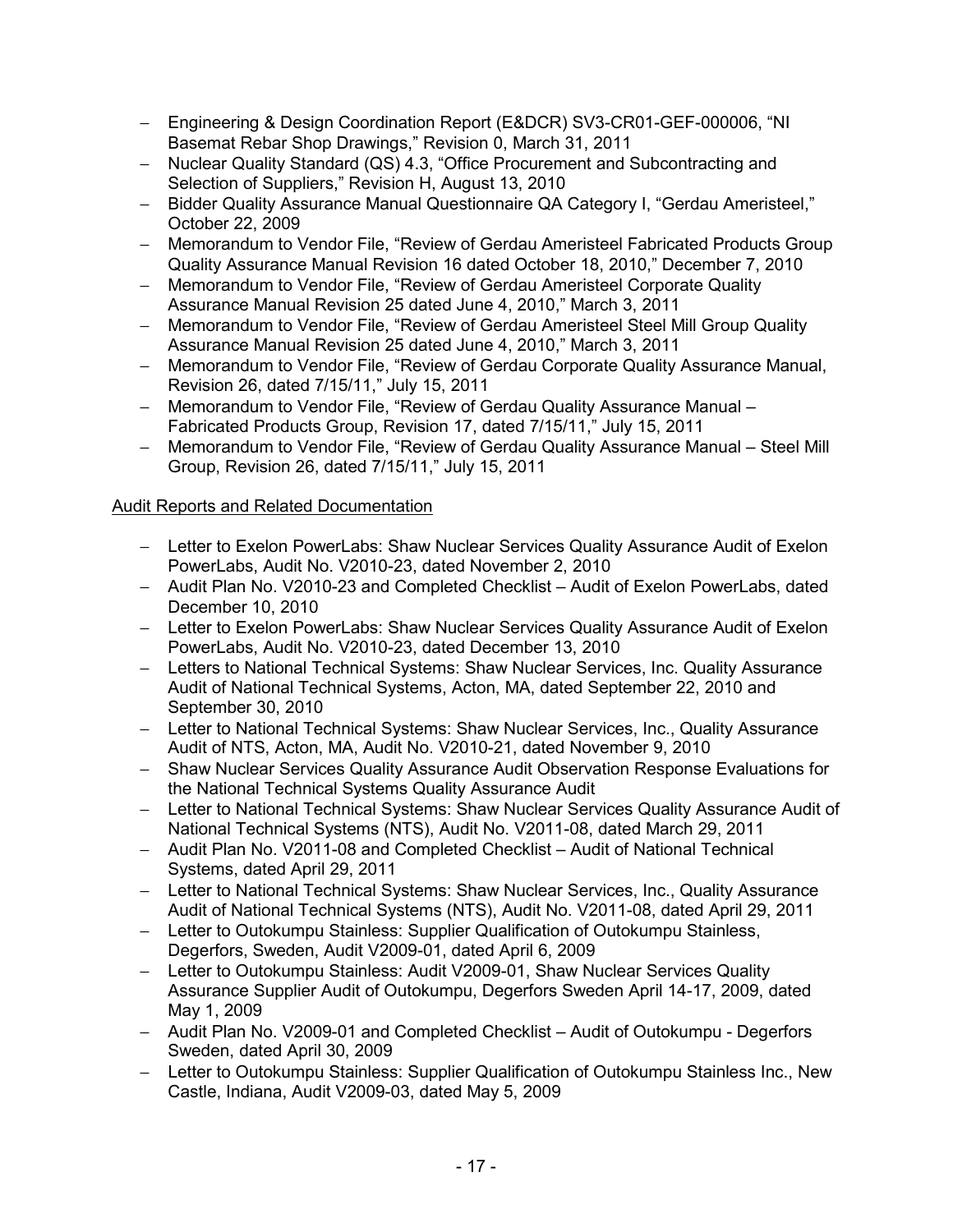- − Letter to Outokumpu Stainless: Shaw Nuclear Services, Inc. Audit of Outokumpu Stainless, Inc., New Castle, Indiana, Audit V2009-03, dated June 23, 2009
- − Audit Plan No. V2009-03 and Completed Checklist Audit of Outokumpu Stainless Inc. New Castle, Indiana, dated June 30, 200
- − Letter to Shaw Modular Solutions: Audit No. V2009-02 Supplier Qualification Audit SMS Modular Solutions LLC, Lake Charles, Louisiana, dated May 4, 2009
- − Audit Plan No. V2009-02 and Completed Checklist Audit of Shaw Modular Solutions LLC, dated June 2, 2009
- − Letter to Shaw Modular Solutions: Audit No. V2009-02, Shaw Nuclear Services Audit of Shaw Modular Solutions (SMS), LLC May 12-14, 2009, dated May 21, 2009
- − Letter to Shaw Nuclear Services: Shaw Modular Solutions, LLC response to Shaw Nuclear Services audit V2009-02, dated June 2, 2009
- − Shaw Stone and Webster, Inc. Quality Assurance Observation Response Evaluations for the Shaw Modular Solutions Quality Assurance Audit
- − Letters to Shaw Modular Solutions: Shaw Nuclear Services, Inc. Audit No. V2009-09 Audit of Shaw Modular Solutions (SMS), LLC, Lake Charles, Louisiana, dated October 15, 2009 and November 2, 2009
- − Audit Plan No. V2009-09 and Completed Checklist Audit of Shaw Modular Solutions LLC, dated December 16, 2009
- − Letter to Shaw Modular Solutions: Audit No. V2009-09 Shaw Nuclear Services (SNS) Audit of Shaw Modular Solutions (SMS), LLC, December 1-3,2009, dated December 16, 2009
- − Letter to Shaw Nuclear Services: Shaw Modular Solutions (SMS) Responses to Shaw Nuclear Services (SNS) Observations from Audit V2009-09, dated December 24, 2009
- − Letter to Shaw Modular Solutions: Shaw Nuclear Services, Inc.: Pre-audit Visit January 25-27, 2010, dated January 18, 2010
- − Letter to Shaw Modular Solutions: Shaw Nuclear Services, Inc. Audit No. V2009-09 Audit of Shaw Modular Solutions (SMS), LLC Has Been Closed, dated November 8, 2010
- − Letter to Shaw Modular Solutions: Shaw Nuclear Services, Inc. Audit of Shaw Modular Solutions. LLC – Audit No. V2010-02 – February 8-12, 2010, dated February 2, 2010
- − Audit Plan No. V2010-02 and Completed Checklist Audit of Shaw Modular Solutions, LLC, dated March 17, 2010
- − Letter to Shaw Modular Solutions: Shaw Nuclear Services (SNS) Audit No. V2010-02 Audit of Shaw Modular Solutions (SMS), LLC, February 8-March 11, 2010, dated March 18, 2010
- − Shaw Nuclear Services Quality Assurance Audit Observation Response Evaluations for the Shaw Modular Solutions Quality Assurance Audit
- − Letter to Shaw Modular Solutions: Shaw Nuclear Services, Inc. Audit of Shaw Modular Solutions, LLC – Audit No. V2011-03 – March 7-11, 2011, dated February 16, 2011
- − Audit Plan No. V2011-03 and Completed Checklist Audit of Shaw Modular Solutions, LLC, dated April 6, 2011
- − Letter to Shaw Modular Solutions: Shaw Nuclear Services, Inc. Audit of Shaw Modular Solutions, LLC – Audit No. V2011-03 – March 7-10, 2011, dated April 8, 2011
- − Shaw Nuclear Surveillance S-CH-AP1000-2010-008 on Job Number 1321750001 and 1321770001
- − Shaw Nuclear Surveillance S-CH-AP1000-2010-009 on Job Number 1321750001 and 1321770001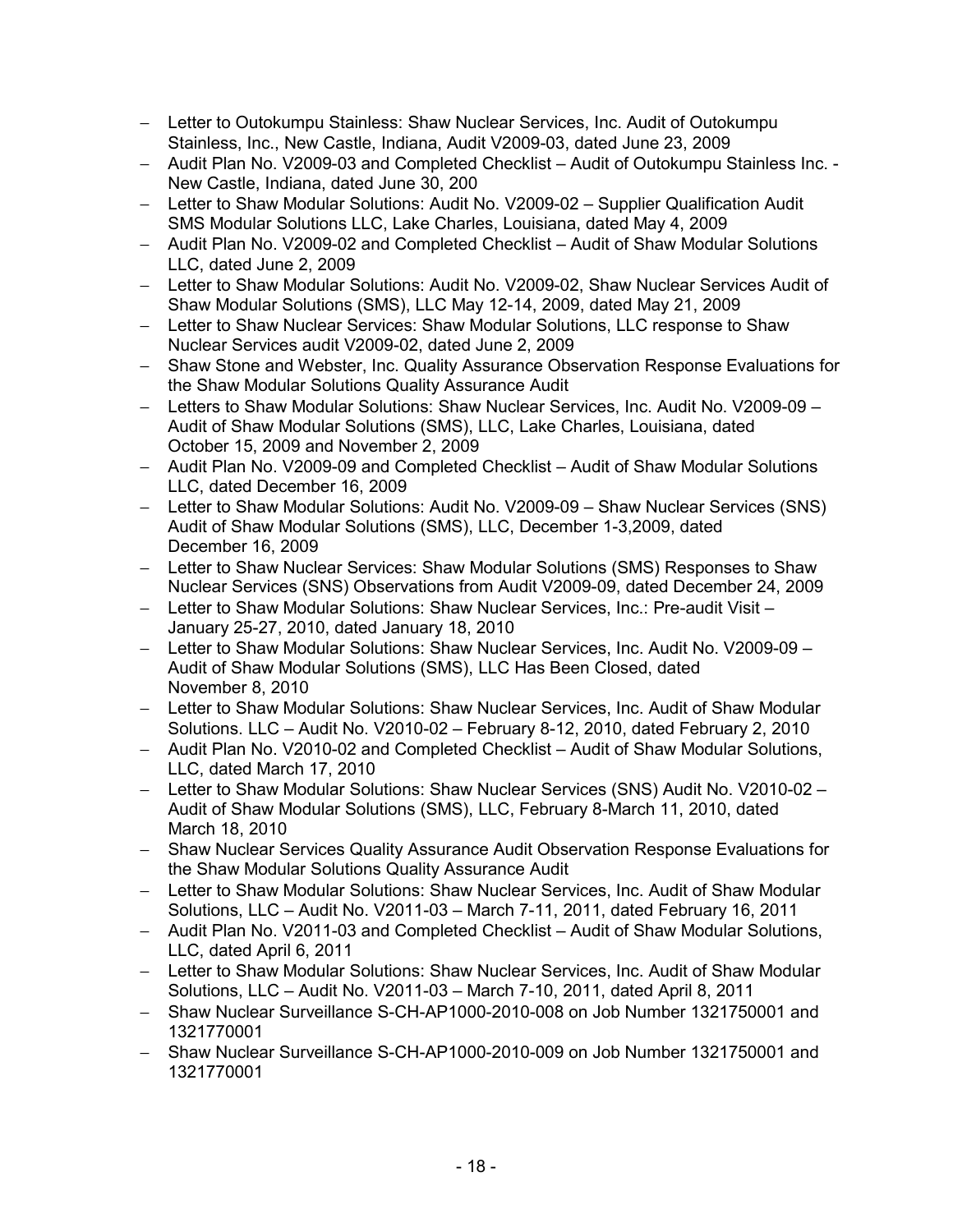- − Commercial Grade Survey Report CGS-11-002 Survey Number CGS-11-002 Metals USA – Waggaman, LA, dated April 26-27, 2011
- − Audit No. V2010-07, "Audit of Gerdau Ameristeel," dated July 6, 2010
- − Audit No. V2010-08, "Shaw Nuclear Services, Inc. Audit of Shaw SSS Fabricators, Inc., Addis, LA," dated June 3, 2010
- − Audit No. V2010-16, "Limited Scope Audit Report Audit No. V2010-16 Shaw Nuclear Services Quality Assurance Audit of Shaw SSS Fabricators, Inc.," dated August 30, 2010
- − Audit No. V2011-01, "Audit of Mactec," May 4, 2011
- − Audit No. V2009-13, "Audit of Mactec," December 28, 2009, and January 5, 2010
- − Audit No. V2010-10, "Audit of Mactec," May 4-5 , 2011
- − Audit No. V2010-19, "Audit of Mactec," October 18, 2010
- − Audit No. V2011-07, "Audit of Mactec," April 5-7, 2011
- − Audit No. V2011-15, "Audit of BF Shaw," June 13-17, 2011
- − Audit No. V2010-12, "Audit of BF Shaw," June 21, 2010
- − Audit No. V2009-07, "Audit of William & Lettis," September 1, 2009
- − Audit No. V2010-15, "Audit of William & Lettis," August 9-11, 2010

### Purchase Orders and Associated Design Specifications

- − Purchase Order (PO) 132175-J400A-00, Gerdau Ameristeel US, Inc., dated December 24, 2009
- − Westinghouse Design Specification APP-CR01-Z0-001, "Furnishing of Safety Related Reinforcing Steel," Revision 2, dated December 21, 2009
- − PO 132175-J400A-00, Revision 1, dated February 26, 2010
- − PO 132175-J400A-00, Revision 2, dated March 25, 2010
- − PO 132175-J400A-00, Revision 3, dated July 29, 2010
- − PO 132175-J400A-00, Revision 4, dated March 31, 2011
- − PO 132175-J400A-00, Revision 5, dated March 31, 2011
- − PO 132175-J400A-00, Revision 6, dated April 1, 2011
- − PO 132175-J400A-00, Revision 7, dated April 15, 2011
- − PO 132175-J400A-00, Revision 8, dated April 21, 2011
- − PO 132175-J400A-00, Revision 9, dated April 28, 2011
- − PO 132175-J400A-00, Revision 10, dated May 11, 2011
- − PO 132175-J400A-00, Revision 11, dated May 27, 2011
- − PO 132175-J400A-00, Revision 12, dated June 6, 2011
- − PO 132175-J400A-00, Revision 13, dated June 9, 2011
- − E&DCR SV0-CR01-GEF-000007, "NI Basemat Layer 2 Rebar Lengths," Revision 0, dated June 2, 2011
- − PO 132175-J400A-00, Revision 14, dated June 20, 2011
- − PO 132175-J400A-00, Revision 15, dated July 5, 2011
- − PO 132175-J400A-00, Revision 16, dated July 5, 2011
- − PO 695750-000, Lincoln Electric Company, May 25, 2011
- − Shaw Nuclear Weld Filler Material Specification, TR-5.9-309L, "ER309L Stainless Steel Bare Wire/Rods or Electrodes," Revision 0, dated November 22, 2010
- − PO 711798-000, Lincoln Electric Company, dated July 25, 2011
- − Shaw Nuclear Weld Filler Material Specification, TR-5.9-2209, "ER2209 Duplex Stainless Steel Bare Wire/Rods or Electrodes," Revision 3, dated May 12, 2011
- − PO 132178-J400.00, Gerdau Ameristeel US Inc., dated May 25, 2011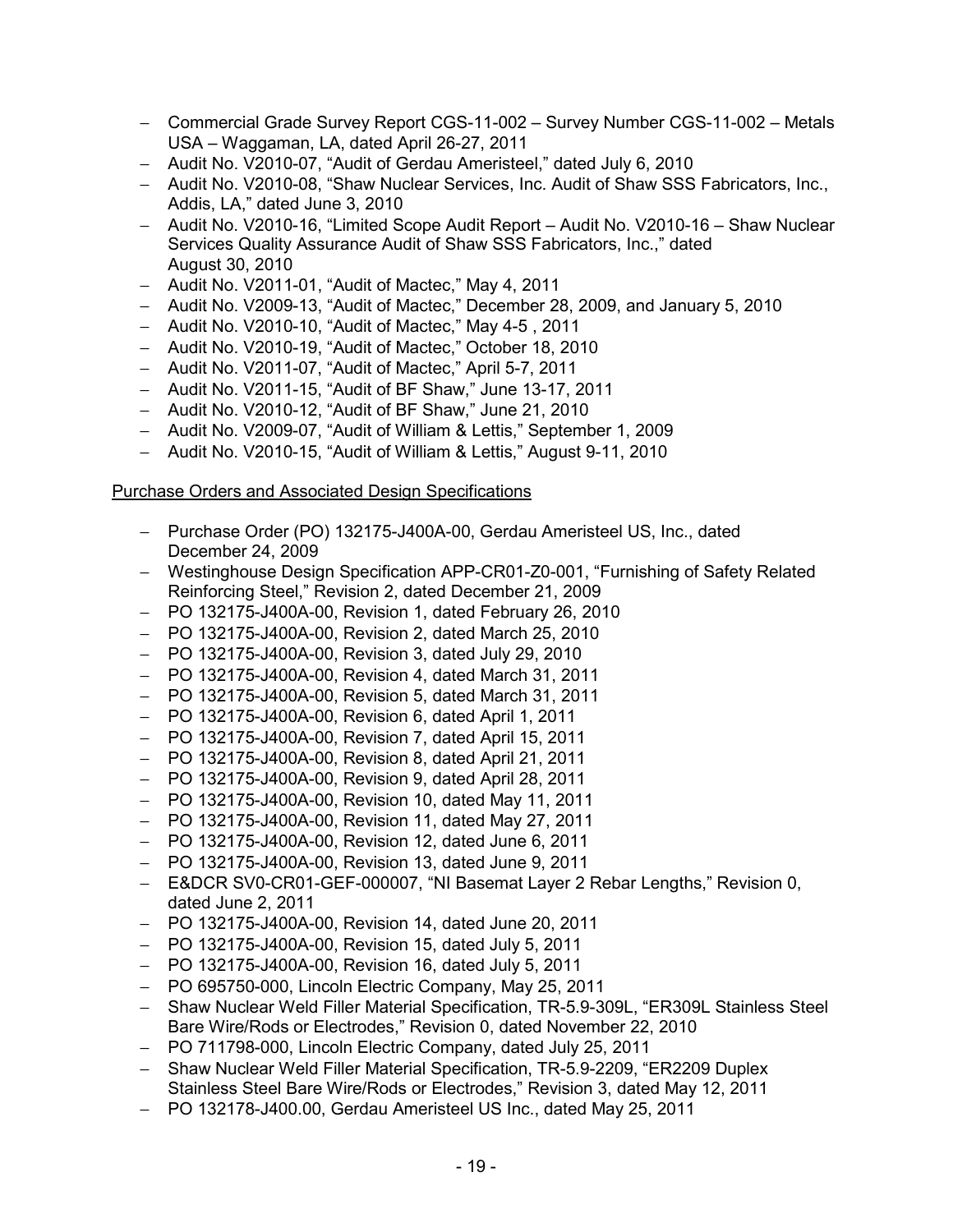- − PO 132178-J400.00, Revision 1, dated July 13, 2011
- − PO 132177-J400-00, Gerdau Ameristeel US Inc., dated December 24, 2009
- − PO 132177-J400-00, Revision 1, dated March 25, 2010
- − PO 132177-J400-00, Revision 2, dated June 8, 2010
- − PO 132177-J400-00, Revision 3, dated December 9, 2010
- − PO 132177-J400-00, Revision 4, dated March 28, 2011
- − PO 132177-J400-00, Revision 5, dated April 7, 2011
- − PO 132177-J400-00, Revision 6, dated April 8, 2011
- − PO 132177-J400-00, Revision 7, dated April 21, 2011
- − E&DCR VS2-Cr01-GEF-000004, "Safety Related Rebar Criteria," Revision 0, dated April 7, 2011.
- − PO 132177-J400-00, Revision 8, dated May 11, 2011
- − PO 132177-J400-00, Revision 10, dated June 17, 2011
- − PO 132177-J400-00, Revision 11, dated June 29, 2011
- − PO 132177-J400-00, Revision 12, dated July 5, 2011
- − Training Records for M. Goyda, R. Stevenson, P. Edwards, D. Lanham, D. McCorkle, D. Capouellez, M. Huss, T. Dukes, M. Maradeo, R. Avrich, and F. Cello.
- − Purchase Order 677650OP, dated March 21, 2011
- − Noncompetitive Procurement Justification Scope of Work for Off-Site M&TE Calibration Services, dated March 21, 2011
- − Purchase Order 132177-E-C-00002 679043, Revision 0 Engineering Scope of Work for Nuclear Island Waterproof Membrane Testing (VC Summer Units 2 and 3), dated March 23, 2011
- − Engineering Services Scope of Work for Nuclear Island Waterproofing Membrane Testing, dated February 23, 2011
- − Domestic AP1000 Project Specification VSG-AT01-Z0-001 Nuclear Island Waterproofing Membrane, Revision 2, dated May 26, 2010
- − Project Technical Report VSG-AT01-A0R-001 Analysis of Critical Characteristics for VC Summer Units 2 and 3 Waterproof Membrane Material, Revision 0, dated September 23, 2010
- − Purchase Order 132175-J800.09, Revision 0 Nuclear Island Waterproofing Membrane Testing (Vogtle Unit 3 and Site), dated August 4, 2010
- − Purchase Order 132175-J800.09, Revision 1 Nuclear Island Waterproofing Membrane Testing (Vogtle Unit 3 and Site), dated November 9, 2010
- − Purchase Order 132175-J800.09, Revision 2 Nuclear Island Waterproofing Membrane Testing (Vogtle Unit 3 and Site), dated December 2, 2010
- − Purchase Order 132175-J800.09, Revision 3 Nuclear Island Waterproofing Membrane Testing (Vogtle Unit 3 and Site), dated December 2, 2010
- − Purchase Order 132175-J800.09, Revision 4 Nuclear Island Waterproofing Membrane Testing (Vogtle Unit 3 and Site), dated January 11, 2011
- − Purchase Order 132175-J800.09, Revision 5 Nuclear Island Waterproofing Membrane Testing (Vogtle Unit 3 and Site), dated February 4, 2011
- − Purchase Order 132175-J800.09, Revision 6 Nuclear Island Waterproofing Membrane Testing (Vogtle Unit 3 and Site), dated February 10, 2011
- − Purchase Order 132175-J800.09, Revision 7 Nuclear Island Waterproofing Membrane Testing (Vogtle Unit 3 and Site), dated March 16, 2011
- − Purchase Order 132175-J800.09, Revision 8 Nuclear Island Waterproofing Membrane Testing (Vogtle Unit 3 and Site), dated May 5, 2011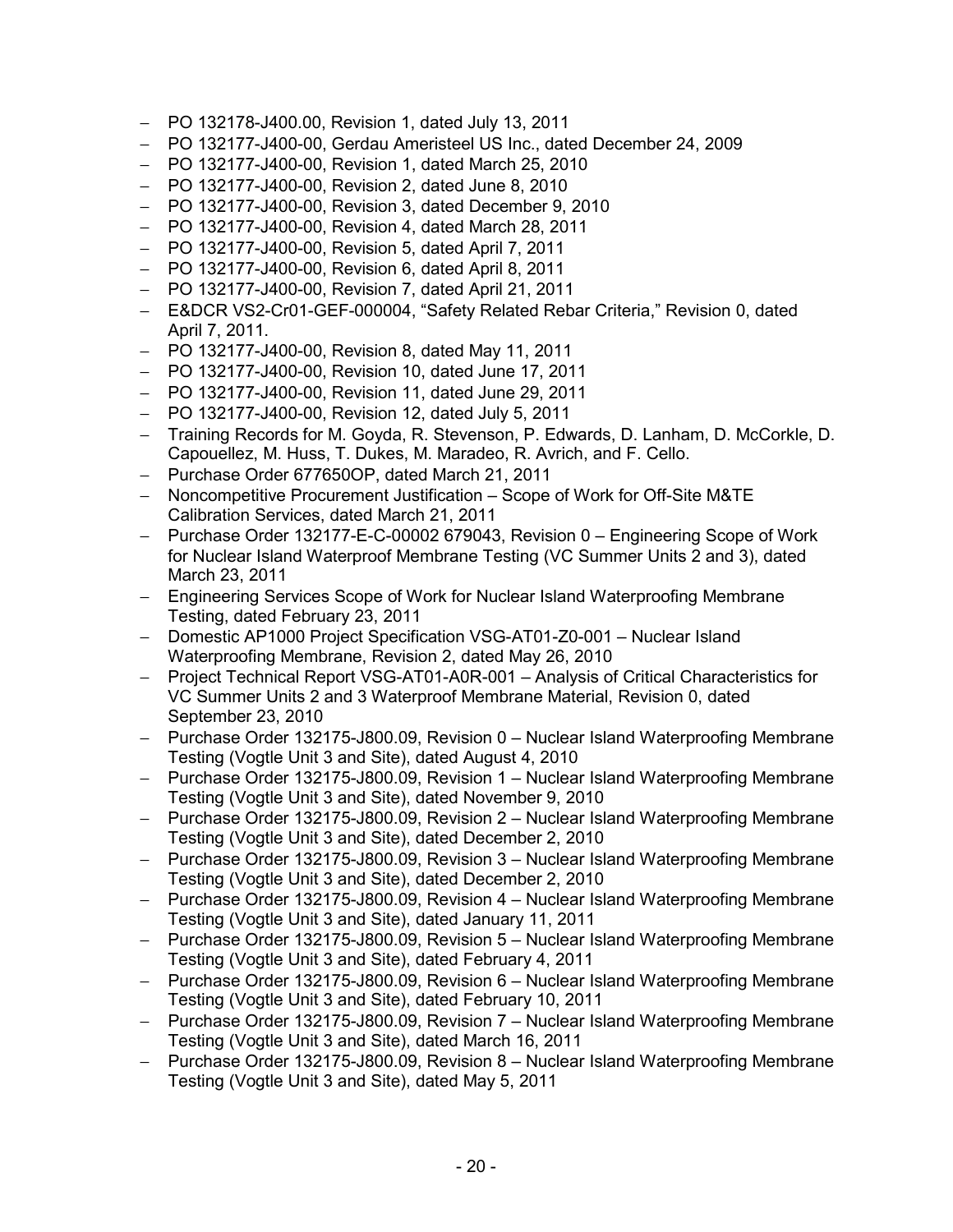- − Engineering Services Scope of Work for Nuclear Island Waterproofing Membrane Testing, dated April 5, 2011
- − APP-PL02-ZO-001 Piping Class Sheets and Standard Details, Revision 6, dated March 31, 2011
- − Design Specification APP-PY30-ZO-001 Single Stage Orifice Plates, Revision 3, dated September 28, 2010
- − Design Specification APP-PY25-ZO-001 Single Stage, ASME Boiler and Pressure Vessel Code, Section III, Class 1, 2, and 3 Orifices, Revision 3, dated August 27, 2010
- − APP-PY10-ZO-001 Functional Requirements for Inline Piping Component Gaskets, Revision 0, dated March 12, 2010
- − Design Specification APP-G1-PX-003 Protective Coatings for Piping, Revision 3, dated April 8, 2011
- − APP-GW-GEX-003 Module Equipment Listing, Revision 2, dated June 14, 2011
- − APP-CR01-ZO-010 Specification for Supply and Installation of Mechanical Splices for Reinforcing Steel, Revision 6, dated April 19, 2011
- − Design Specification APP-CR01-ZO-011 Furnishing of Safety Related Reinforcing Steel, Revision 2, dated December 21, 2009
- − Design Specification APP-GI-MX-001 AP1000 Painting of OEM Mechanical Components, Revision 4, dated April 8, 2011
- − APP-GW-VH-002 AP1000 Packing and Packaging Components and Spare Parts for Shipment, Revision 1, dated February 24, 2009
- − Design Specification APP-PO02-ZO-102 AP1000 Class 2, 3 Piping and B31.1 Extensions Design Specification, Revision 1, dated August 25, 2010
- − Design Specification APP-GI-AX-001 Field Coating and Lining for Concrete and Metal Surfaces, Revision 3, dated April 8, 2011
- − Design Specification APP-GI-SX-001 AP1000 Painting of Shop Fabricated Steel, Revision 4, dated April 8, 2011
- − Design Specification APP-GI-PX-003 Protective Coatings for Piping, Revision 3, dated April 8, 2011
- − Design Specification APP-GW-XO-604 Application of Protective Coatings to Systems, Structures, and Components for the AP1000 Reactor Plant, Revision 4, dated August 1, 2010
- − APP-GW-ZO-200 Material Specification for ASTM B861 Titanium Pipe Grade 2, Revision 0, dated May 11, 2009
- − Design Specification APP-SS01-ZO-001 Shop Fabrication of Structural Steel, Revision 2, dated February 25, 2011
- − APP-GW-VLR-002 Technical Requirements of Stainless Steels, Nickel-Base Alloys, Carbon and Low Alloy Steels, and Welding Materials for the AP1000, Revision 1, dated February 27, 2009
- − APP-PH03-ZO-002 AP1000 ASME B31.1 Pipe Supports/Tubing Supports Fabrication and Installation Specification, Revision 2, dated December 13, 2010
- − APP-GW-ZO-602 AP1000 Cleaning and Cleanliness Requirements of Equipment for Use in Nuclear Supply and Associated Systems, Revision 2, dated September 16, 2010
- − APP-VW20-ZO-023 Welding Specification for ASTM A240 UNS S32101 Duplex Stainless Steel Plate, Revision 3, dated February 11, 2011
- − APP-VW10-ZO-001 Structural Module Shear Stud Welding Specification, Revision 2, dated April 20, 2011
- − APP-VL52-ZO-040 Material Specification for ASTM B265 Grade 2, Titanium Plate, Revision 0, dated April 11, 2009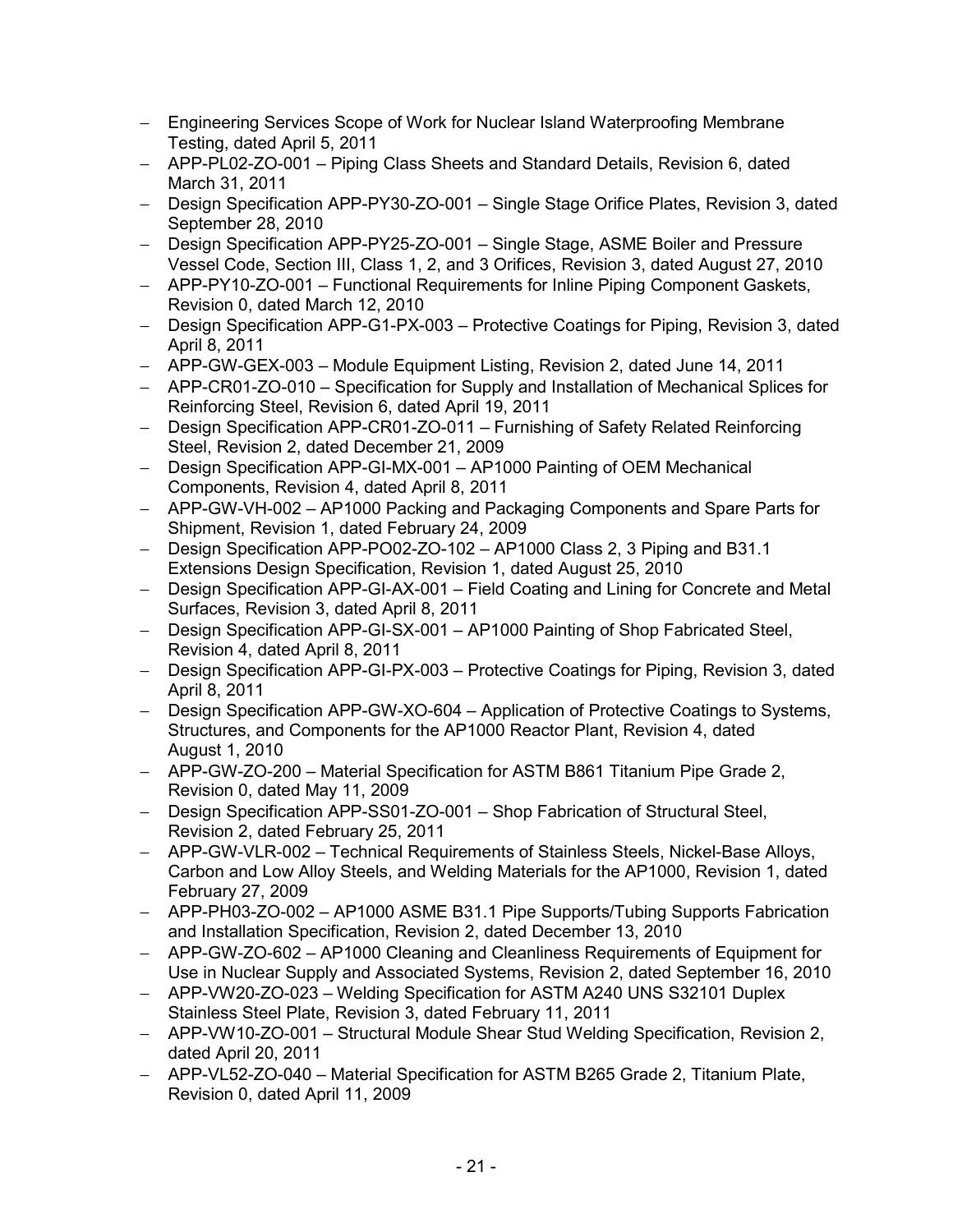- − APP-VL52-ZO-023 Material Specification for ASTM A240 UNS S32101 Duplex Stainless Steel Plate, Revision 1, dated April 16, 2008
- − Design Specification APP-SS01-ZO-003 Embedded and Miscellaneous Steel, Westinghouse Safety Class C, Revision 3, dated March 3, 2011
- − APP-GW-ZO-620 AP1000 Requirements for Marking of Reactor Plant Components and Piping, Revision 1, dated February 24, 2009
- − APP-GW-ZO-610 Supplementary Manufacturing Information, Revision 0, dated September 26, 2006
- − APP-GW-ZO-607 Determination of Surface Chloride and Fluoride Contamination of Stainless Steel Materials, Revision 0, dated August 4, 2006
- − APP-GW-ZO-606 Requirements for Pressure Sensitive Tapes for use on Unheated Austenitic Stainless Steel Reactor Components and Systems, Revision 1, dated August 24, 2010
- − Design Specification APP-PH02-ZO-001 AP1000 ASME Section III Class 1, 2, and 3 and Seismic Category II Pipe Supports/Tubing Supports, Revision 0, dated March 18, 2011
- − Release Purchase Order 527358, dated August 28, 2009 Vogtle Unit 3 Project CA01, CA02, CA03, CA04, CA05, and CA20 Modules – Fabrication and Assembly
- − Release Purchase Order 527359, dated August 28, 2009 Vogtle Unit 4 Project CA01, CA02, CA03, CA04, CA05, and CA20 Modules – Fabrication and Assembly
- − Release Purchase Order 527363, dated August 28, 2009 VC Summer Unit 2 Project CA01, CA02, CA03, CA04, CA05, and CA20 Modules – Fabrication and Assembly
- − Release Purchase Order 527365, dated August 28, 2009 VC Summer Unit 3 Project CA01, CA02, CA03, CA04, CA05, and CA20 Modules – Fabrication and Assembly
- − Change Order No. 1-80 for PO No. 527358, dated November 24, 2009 Vogtle Unit 3 Project
- − Change Order No. 1-80 for PO No. 527359, dated November 24, 2009 Vogtle Unit 4 Project
- − Change Order No. 1-80 for PO No. 527363, dated November 24, 2009 VC Summer Unit 2 Project
- − Change Order No. 1-80 for PO No. 527365, dated November 24, 2009 VC Summer Unit 3 Project
- − Purchase Order Number 132175-D100.M034, Revision 0, dated March 9, 2011 Vogtle EPC-Unit 3 and Site – CB Structural Modules
- − Purchase Order Number 132175-D100.M034, Revision 1, dated June 22, 2011 Vogtle EPC-Unit 3 and Site – CB Structural Modules
- − Purchase Order Number 132175-D100.M034, Revision 2, dated July 21, 2011 Vogtle EPC-Unit 3 and Site – CB Structural Modules
- − Purchase Order Number 132176-D100.M034, Revision 0, dated March 9, 2011 Vogtle EPC-Unit 4 – CB Structural Modules
- − Purchase Order Number 132176-D100.M034, Revision 1, dated June 22, 2011 Vogtle EPC-Unit 4 – CB Structural Modules
- − Purchase Order Number 132176-D100.M034, Revision 2, dated July 21, 2011 Vogtle EPC-Unit 4 – CB Structural Modules
- − Purchase Order Number 132177-D100.M034, Revision 0, dated March 9, 2011 VC Summer EPC Unit 2 – CB Structural Modules
- − Purchase Order Number 132177-D100.M034, Revision 1, dated June 22, 2011 VC Summer EPC Unit 2 – CB Structural Modules